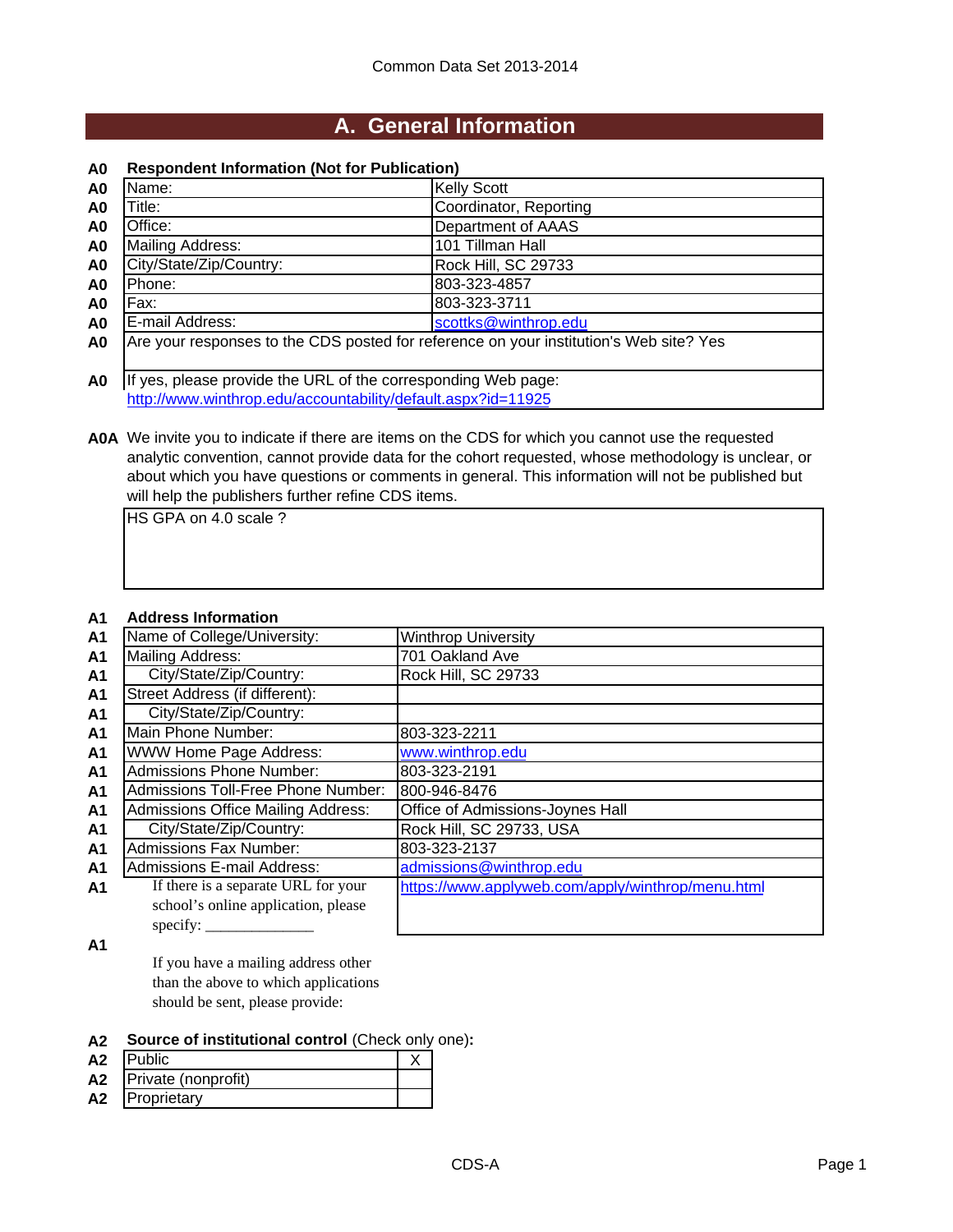### **A3 Classify your undergraduate institution:**

| A <sub>3</sub> | Coeducational college |  |
|----------------|-----------------------|--|
|                | A3 Men's college      |  |
| A3             | Women's college       |  |

### **A4 Academic year calendar:**

| A <sub>4</sub> | Semester                       |  |
|----------------|--------------------------------|--|
| A <sub>4</sub> | Quarter                        |  |
| A <sub>4</sub> | Trimester                      |  |
| A <sub>4</sub> | 4-1-4                          |  |
| A <sub>4</sub> | Continuous                     |  |
| A <sub>4</sub> | Differs by program (describe): |  |
|                |                                |  |
| A4             | Other (describe):              |  |
|                |                                |  |

#### **A5 Degrees offered by your institution:**

| A <sub>5</sub> | Certificate                | Χ |
|----------------|----------------------------|---|
| A <sub>5</sub> | Diploma                    |   |
| A <sub>5</sub> | Associate                  |   |
| A <sub>5</sub> | <b>Transfer Associate</b>  |   |
| A <sub>5</sub> | <b>Terminal Associate</b>  |   |
| A <sub>5</sub> | Bachelor's                 | X |
| A <sub>5</sub> | Postbachelor's certificate | Χ |
| A5             | Master's                   | Χ |
| A <sub>5</sub> | Post-master's certificate  | X |
| A <sub>5</sub> | Doctoral degree            |   |
|                | research/scholarship       |   |
| A <sub>5</sub> | Doctoral degree -          |   |
|                | professional practice      |   |
| Α5             | Doctoral degree -- other   |   |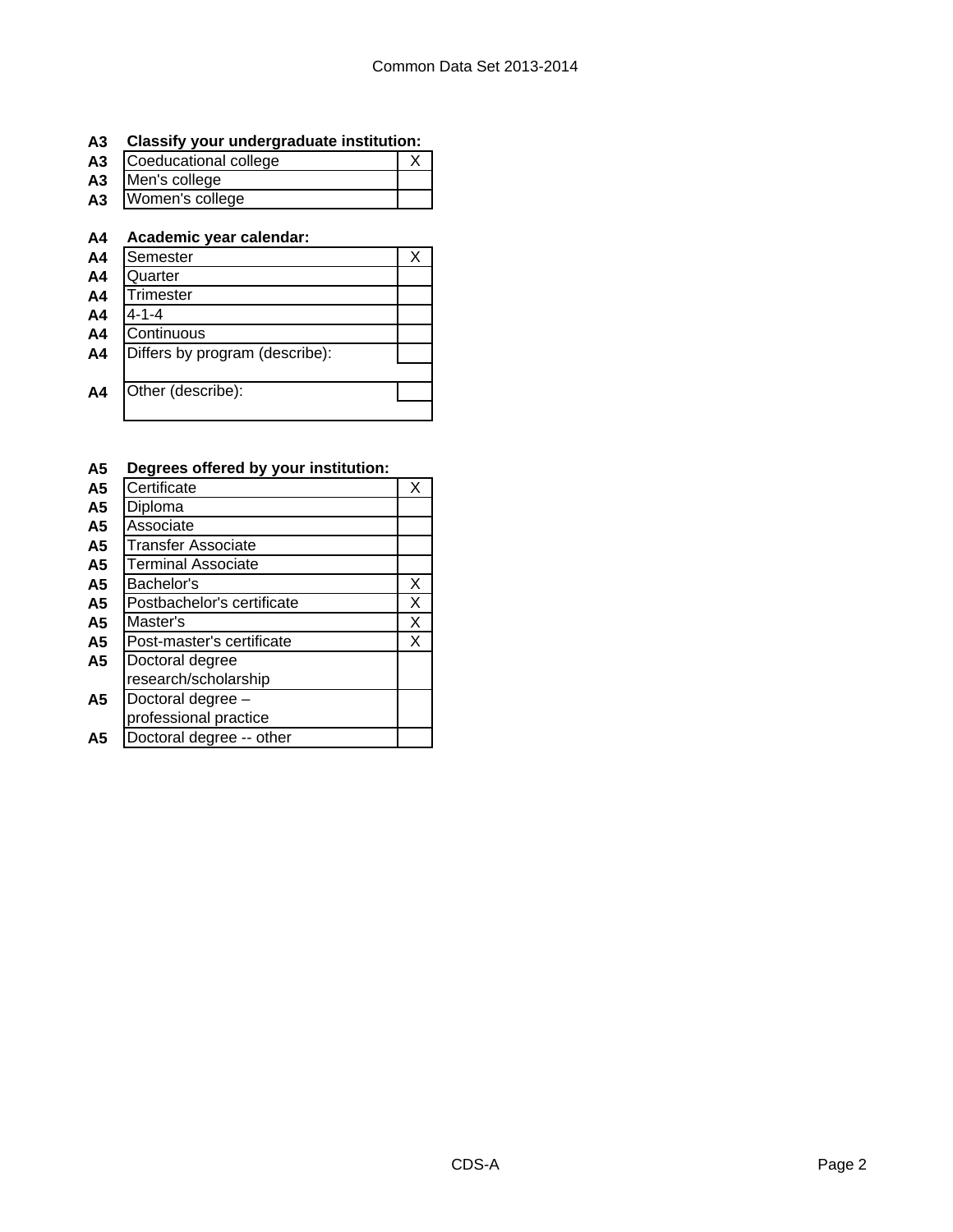### **B. ENROLLMENT AND PERSISTENCE**

**B1 Institutional Enrollment - Men and Women Provide numbers of students for each of the following categories as of the institution's official fall reporting date or as of October 15, 2013. Note: Report students formerly designated as "first professional" in the graduate cells.**

| <b>B1</b> |                                   | <b>FULL-TIME</b> |       | <b>PART-TIME</b> |       |
|-----------|-----------------------------------|------------------|-------|------------------|-------|
| <b>B1</b> |                                   | Men              | Women | Men              | Women |
| <b>B1</b> | <b>Undergraduates</b>             |                  |       |                  |       |
| <b>B1</b> | Degree-seeking, first-time        |                  |       |                  |       |
|           | freshmen                          | 332              | 764   | 0                | O     |
| <b>B1</b> | Other first-year, degree-seeking  | 133              | 203   | 11               | 20    |
| <b>B1</b> | All other degree-seeking          | 1,001            | 1,995 | 79               | 166   |
| <b>B1</b> | Total degree-seeking              | 1,466            | 2,962 | 90               | 186   |
| <b>B1</b> | All other undergraduates enrolled |                  |       |                  |       |
|           | in credit courses                 |                  | 3     | 93               | 247   |
| <b>B1</b> | Total undergraduates              | 1,467            | 2,965 | 183              | 433   |
| <b>B1</b> | <b>Graduate</b>                   |                  |       |                  |       |
| <b>B1</b> | Degree-seeking, first-time        | 44               | 163   | 53               | 216   |
| <b>B1</b> | All other degree-seeking          | 66               | 222   | 87               | 228   |
| <b>B1</b> | All other graduates enrolled in   |                  |       |                  |       |
|           | credit courses                    |                  | 0     | 0                |       |
| <b>B1</b> | Total graduate                    | 111              | 385   | 140              | 446   |
| <b>B1</b> | Total all undergraduates          |                  |       |                  | 5,048 |
| <b>B1</b> | Total all graduate                |                  |       |                  | 1,082 |
| <b>B1</b> | <b>GRAND TOTAL ALL STUDENTS</b>   |                  |       |                  | 6,130 |
|           |                                   |                  |       |                  |       |

**B2 Enrollment by Racial/Ethnic Category. Provide numbers of undergraduate students for each of the following categories as of the institution's official fall reporting date or as of October 15, 2013. Include international students only in the category "Nonresident aliens." Complete the "Total Undergraduates" column only if you cannot provide data for the first two columns. Report as your institution reports to IPEDS: persons who are Hispanic should be reported only on the Hispanic line, not under any race, and persons who are non-Hispanic multi-racial should be reported only under "Two or more races."** 

| <b>B2</b> |                                                 | Degree-Seeking<br>First-Time<br><b>First Year</b> | Degree-Seeking<br>Undergraduates<br>(include first-time<br>first-year) | Total<br>Undergraduates<br>(both degree- and<br>non-degree-<br>seeking) |
|-----------|-------------------------------------------------|---------------------------------------------------|------------------------------------------------------------------------|-------------------------------------------------------------------------|
| <b>B2</b> | Nonresident aliens                              | 18                                                | 154                                                                    | 157                                                                     |
| <b>B2</b> | Hispanic/Latino                                 | 45                                                | 152                                                                    | 160                                                                     |
| <b>B2</b> | Black or African American, non-Hispanic         | 352                                               | 1,458                                                                  | 1,519                                                                   |
| <b>B2</b> | White, non-Hispanic                             | 622                                               | 2,737                                                                  | 3,000                                                                   |
| <b>B2</b> | American Indian or Alaska Native, non-Hispanic  | 3                                                 | 22                                                                     | 24                                                                      |
| <b>B2</b> | Asian, non-Hispanic                             | 17                                                | 65                                                                     | 69                                                                      |
| <b>B2</b> | Native Hawaiian or other Pacific Islander, non- |                                                   |                                                                        |                                                                         |
|           | Hispanic                                        | 3                                                 | 6                                                                      | 6                                                                       |
| <b>B2</b> | Two or more races, non-Hispanic                 | 34                                                | 102                                                                    | 103                                                                     |
| <b>B2</b> | Race and/or ethnicity unknown                   | 2                                                 | 8                                                                      | 10                                                                      |
| <b>B2</b> | <b>TOTAL</b>                                    | 1,096                                             | 4,704                                                                  | 5,048                                                                   |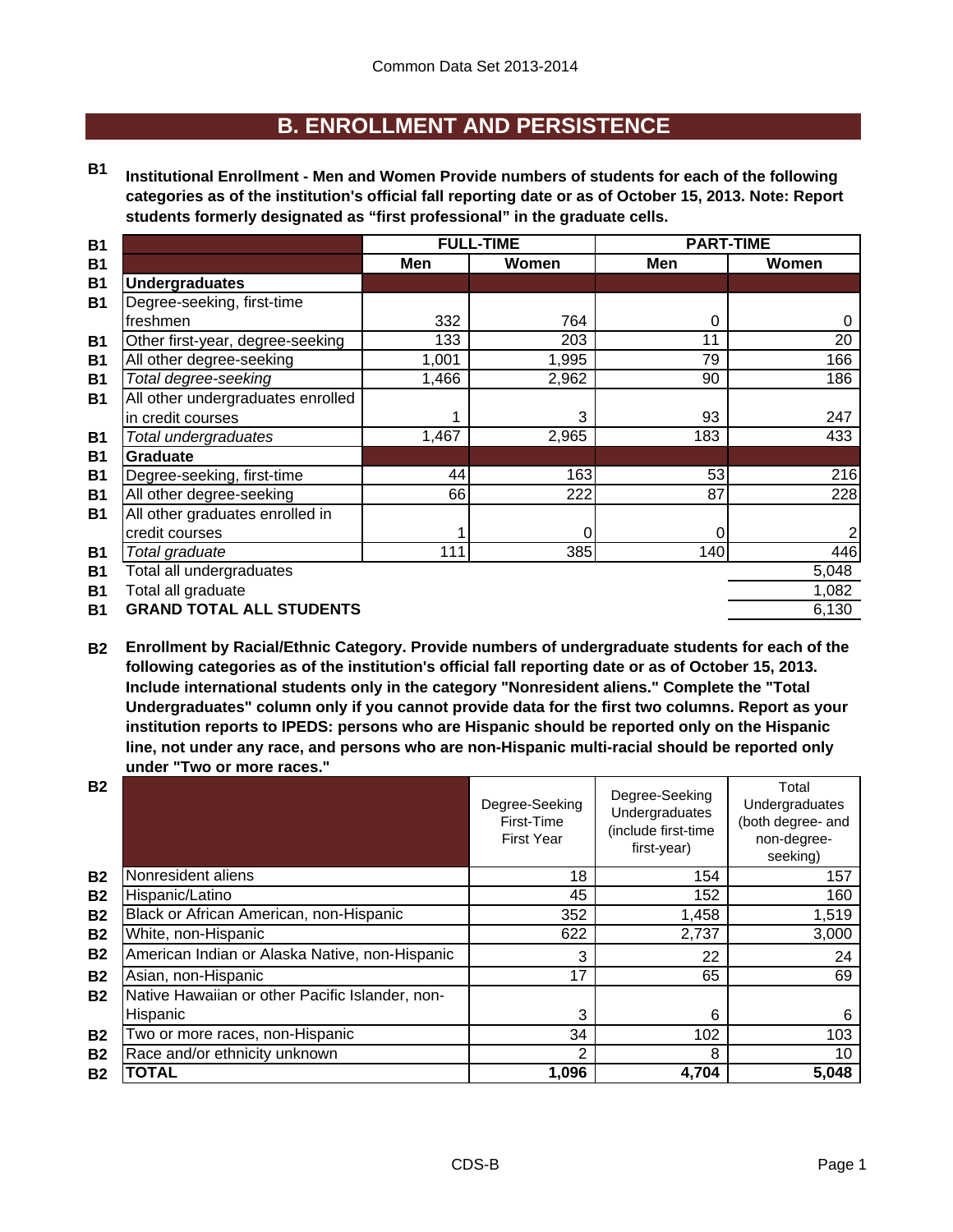#### **Persistence**

#### **B3 Number of degrees awarded from July 1, 2012 to June 30, 2013**

| <b>B3</b> | Certificate/diploma             |     |
|-----------|---------------------------------|-----|
| <b>B3</b> | Associate degrees               |     |
| <b>B3</b> | Bachelor's degrees              | 97  |
| <b>B3</b> | Postbachelor's certificates     |     |
| <b>B3</b> | Master's degrees                | 362 |
| <b>B3</b> | Post-Master's certificates      | 10  |
| <b>B3</b> | Doctoral degrees -              |     |
|           | research/scholarship            |     |
| <b>B3</b> | Doctoral degrees - professional |     |
|           | practice                        |     |
| B3        | Doctoral degrees - other        |     |

#### **Graduation Rates**

The items in this section correspond to data elements collected by the IPEDS Web-based Data Collection System's Graduation Rate Survey (GRS). For complete instructions and definitions of data elements, see the IPEDS GRS instructions and glossary on the 2013 Web-based survey.

#### **For Bachelor's or Equivalent Programs**

Please provide data for the Fall 2007 cohort if available. If Fall 2007 cohort data are not available, provide data for the Fall 2006 cohort.

#### *Fall 2007 Cohort*

Report for the cohort of full-time first-time bachelor's (or equivalent) degree-seeking undergraduate students who entered in Fall 2007. Include in the cohort those who entered your institution during the summer term preceding Fall 2007.

| <b>B4</b> | Initial 2007 cohort of first-time, full-time bachelor's (or equivalent) degree-seeking<br>undergraduate students; total all students:                                                                                                                                           |       |
|-----------|---------------------------------------------------------------------------------------------------------------------------------------------------------------------------------------------------------------------------------------------------------------------------------|-------|
|           |                                                                                                                                                                                                                                                                                 | 1.074 |
| <b>B5</b> | Of the initial 2007 cohort, how many did not persist and did not graduate for the<br>following reasons: death, permanent disability, service in the armed forces, foreign aid<br>service of the federal government, or official church missions; total allowable<br>exclusions: |       |
| <b>B6</b> | Final 2007 cohort, after adjusting for allowable exclusions: (subtract question B5 from<br>question B4)                                                                                                                                                                         |       |
|           |                                                                                                                                                                                                                                                                                 | 1.074 |
| <b>B7</b> | Of the initial 2007 cohort, how many completed the program in four years or less (by<br>August 31, 2011):                                                                                                                                                                       |       |
|           |                                                                                                                                                                                                                                                                                 | 374   |
| <b>B8</b> | Of the initial 2007 cohort, how many completed the program in more than four years<br>but in five years or less (after August 31, 2011 and by August 31, 2012):                                                                                                                 |       |
|           |                                                                                                                                                                                                                                                                                 | 185   |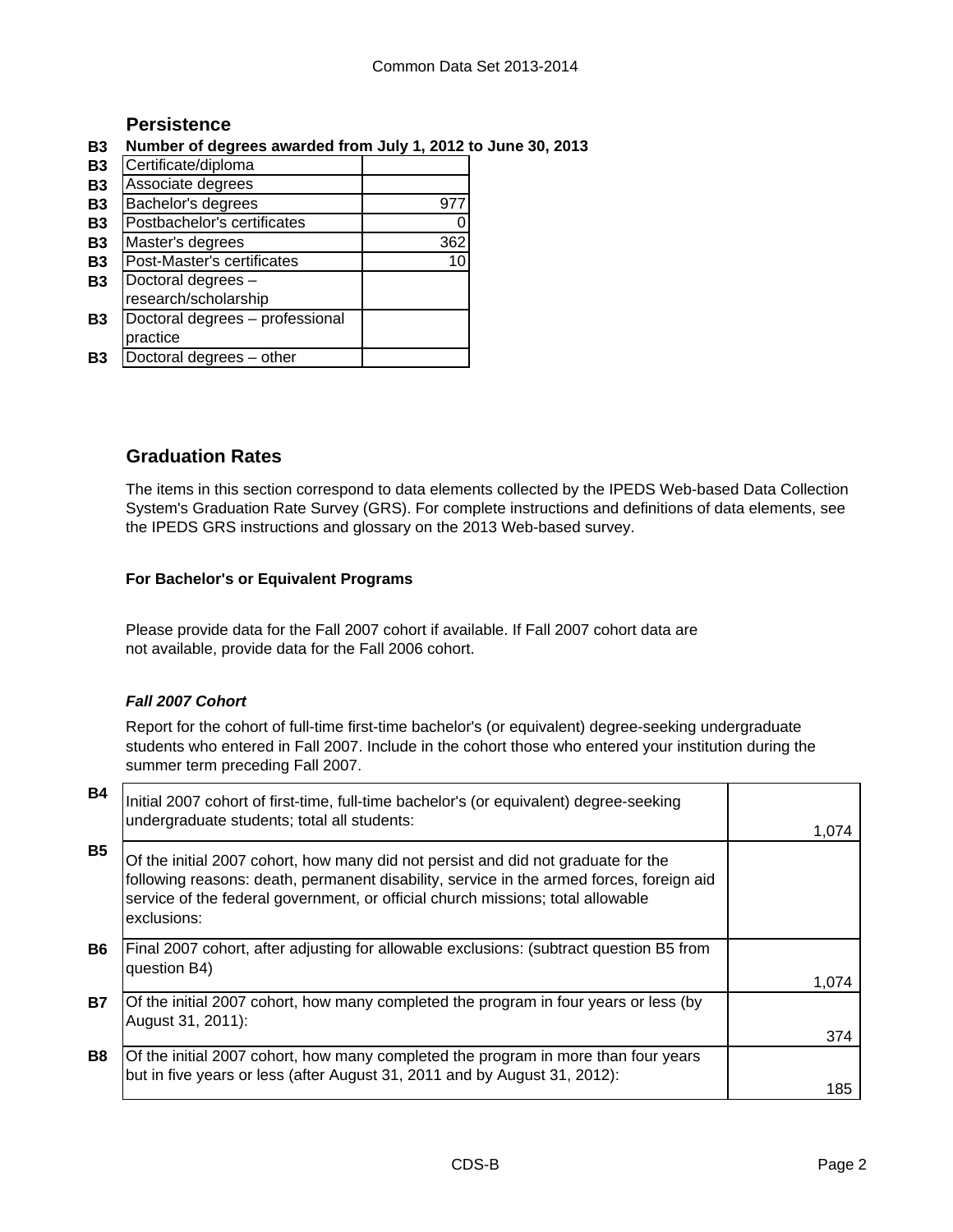| B9 | Of the initial 2007 cohort, how many completed the program in more than five years but<br>in six years or less (after August 31, 2012 and by August 31, 2013): |     |
|----|----------------------------------------------------------------------------------------------------------------------------------------------------------------|-----|
|    | <b>B10</b> Total graduating within six years (sum of questions B7, B8, and B9):                                                                                |     |
|    |                                                                                                                                                                | 603 |
|    | B11 Six-year graduation rate for 2007 cohort (question B10 divided by question B6):                                                                            |     |
|    |                                                                                                                                                                | 56% |

#### *Fall 2006 Cohort*

Report for the cohort of full-time first-time bachelor's (or equivalent) degree-seeking undergraduate students who entered in Fall 2006. Include in the cohort those who entered your institution during the summer term preceding Fall 2006.

| 1,180 |
|-------|
|       |
| 1,180 |
|       |
| 384   |
| 208   |
| 36    |
|       |
| 628   |
|       |
| 53%   |
|       |

#### **For Two-Year Institutions**

Please provide data for the 2010 cohort if available. If 2010 cohort data are not available, provide data for the 2009 cohort.

#### *2010 Cohort*

|  | <b>B12</b> Initial 2010 cohort, total of first-time, full-time degree/certificate-seeking students: |  |
|--|-----------------------------------------------------------------------------------------------------|--|
|--|-----------------------------------------------------------------------------------------------------|--|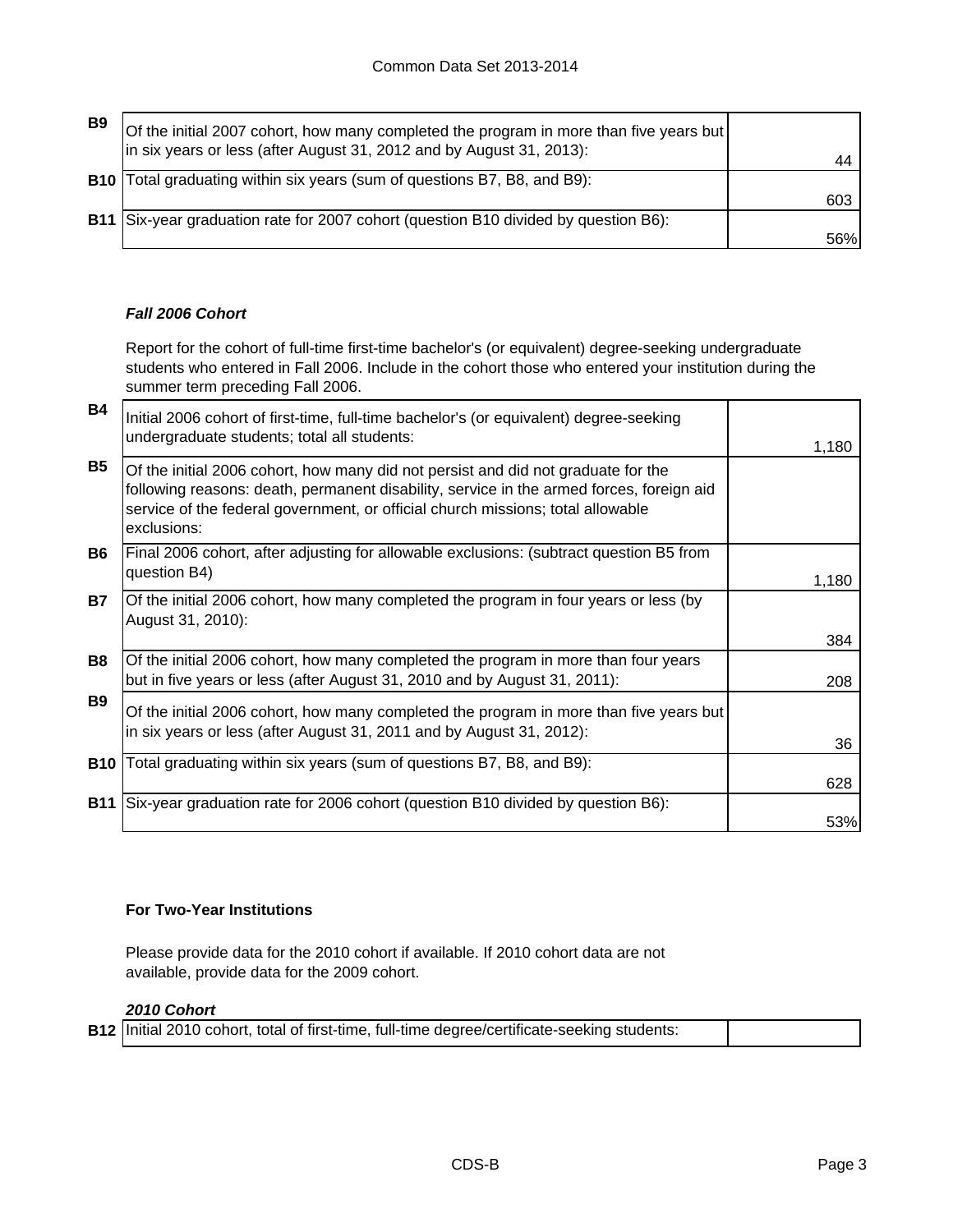|            | <b>B13</b> Of the initial 2010 cohort, how many did not persist and did not graduate for the<br>following reasons: death, permanent disability, service in the armed forces, foreign aid<br>service of the federal government, or official church missions; total allowable<br>exclusions: |   |
|------------|--------------------------------------------------------------------------------------------------------------------------------------------------------------------------------------------------------------------------------------------------------------------------------------------|---|
|            | <b>B14</b> Final 2010 cohort, after adjusting for allowable exclusions (Subtract question B13 from<br>question B12):                                                                                                                                                                       | 0 |
| <b>B15</b> | Completers of programs of less than two years duration (total):                                                                                                                                                                                                                            |   |
| <b>B16</b> | Completers of programs of less than two years within 150 percent of normal time:                                                                                                                                                                                                           |   |
| <b>B17</b> | Completers of programs of at least two but less than four years (total):                                                                                                                                                                                                                   |   |
|            | <b>B18</b> Completers of programs of at least two but less than four-years within 150 percent of<br>normal time:                                                                                                                                                                           |   |
| <b>B19</b> | Total transfers-out (within three years) to other institutions:                                                                                                                                                                                                                            |   |
| <b>B20</b> | Total transfers to two-year institutions:                                                                                                                                                                                                                                                  |   |
| <b>B21</b> | Total transfers to four-year institutions:                                                                                                                                                                                                                                                 |   |

#### *2009 Cohort*

|            | <b>B12</b> Initial 2009 cohort, total of first-time, full-time degree/certificate-seeking students:                                                                                                                                                                                        |   |
|------------|--------------------------------------------------------------------------------------------------------------------------------------------------------------------------------------------------------------------------------------------------------------------------------------------|---|
|            | <b>B13</b> Of the initial 2009 cohort, how many did not persist and did not graduate for the<br>following reasons: death, permanent disability, service in the armed forces, foreign aid<br>service of the federal government, or official church missions; total allowable<br>exclusions: |   |
|            | <b>B14</b> Final 2009 cohort, after adjusting for allowable exclusions (Subtract question B13 from<br>question B12):                                                                                                                                                                       | 0 |
|            | <b>B15</b> Completers of programs of less than two years duration (total):                                                                                                                                                                                                                 |   |
|            | <b>B16</b> Completers of programs of less than two years within 150 percent of normal time:                                                                                                                                                                                                |   |
| <b>B17</b> | Completers of programs of at least two but less than four years (total):                                                                                                                                                                                                                   |   |
| <b>B18</b> | Completers of programs of at least two but less than four-years within 150 percent of<br>normal time:                                                                                                                                                                                      |   |
| <b>B19</b> | Total transfers-out (within three years) to other institutions:                                                                                                                                                                                                                            |   |
| <b>B20</b> | Total transfers to two-year institutions:                                                                                                                                                                                                                                                  |   |
|            |                                                                                                                                                                                                                                                                                            |   |
|            | <b>B21</b> Total transfers to four-year institutions:                                                                                                                                                                                                                                      |   |

#### **Retention Rates**

Report for the cohort of all full-time, first-time bachelor's (or equivalent) degree-seeking undergraduate students who entered in Fall 2012 (or the preceding summer term). The initial cohort may be adjusted for students who departed for the following reasons: death, permanent disability, service in the armed forces, foreign aid service of the federal government or official church missions. No other adjustments to the initial cohort should be made.

| <b>B22</b> For the cohort of all full-time bachelor's (or equivalent) degree-seeking undergraduate |     |
|----------------------------------------------------------------------------------------------------|-----|
| students who entered your institution as freshmen in Fall 2012 (or the preceding                   |     |
| summer term), what percentage was enrolled at your institution as of the date your                 |     |
| linstitution calculates its official enrollment in Fall 2013?                                      |     |
|                                                                                                    | 72% |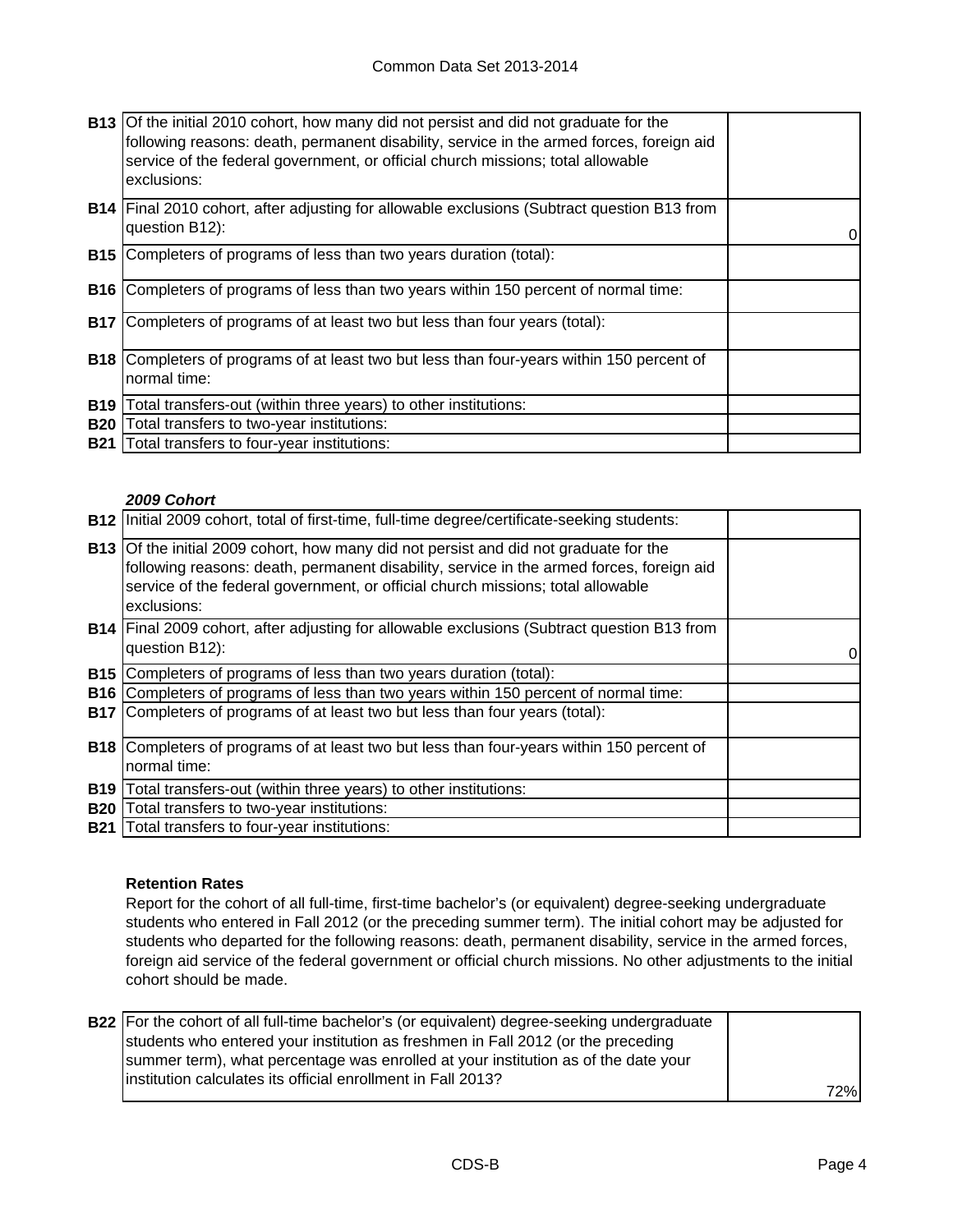### **C. FIRST-TIME, FIRST-YEAR (FRESHMAN) ADMISSION**

#### **Applications**

**C1 First-time, first-year, (freshmen) students: Provide the number of degree-seeking, first-time, firstyear students who applied, were admitted, and enrolled (full- or part-time) in Fall 2013. Include early decision, early action, and students who began studies during summer in this cohort. Applicants should include only those students who fulfilled the requirements for consideration for admission (i.e., who completed actionable applications) and who have been notified of one of the following actions: admission, nonadmission, placement on waiting list, or application withdrawn (by applicant or institution). Admitted applicants should include wait-listed students who were** 

| C <sub>1</sub> | Total first-time, first-year (freshman) men who applied               | 1293 |
|----------------|-----------------------------------------------------------------------|------|
| C <sub>1</sub> | Total first-time, first-year (freshman) women who applied             | 2992 |
|                |                                                                       |      |
| C <sub>1</sub> | Total first-time, first-year (freshman) men who were admitted         | 869  |
| C <sub>1</sub> | Total first-time, first-year (freshman) women who were admitted       | 2227 |
|                |                                                                       |      |
| C <sub>1</sub> | Total full-time, first-time, first-year (freshman) men who enrolled   | 332  |
| C <sub>1</sub> | Total part-time, first-time, first-year (freshman) men who enrolled   |      |
|                |                                                                       |      |
| C <sub>1</sub> | Total full-time, first-time, first-year (freshman) women who enrolled | 764  |
| C <sub>1</sub> | Total part-time, first-time, first-year (freshman) women who enrolled |      |

**C2 Freshman wait-listed students (students who met admission requirements but whose final admission was contingent on space availability)**

|                |                                                                    | -NC |
|----------------|--------------------------------------------------------------------|-----|
| C <sub>2</sub> | (Do you have a policy of placing students on a waiting list?       |     |
| $\sim$         | If yoo places apougs the questions helew for Foll 2012 admissionar |     |

|  | C2 If yes, please answer the questions below for Fall 2013 admissions: |  |  |  |  |  |  |  |
|--|------------------------------------------------------------------------|--|--|--|--|--|--|--|
|  |                                                                        |  |  |  |  |  |  |  |

| C2   Number of qualified applicants offered a placed on waiting list |  |
|----------------------------------------------------------------------|--|
| C2   Number accepting a place on the waiting list                    |  |

- **C2** Number of wait-listed students admitted
- **C2** Is your waiting list ranked?
- **C2** If yes, do you release that information to students?
- **C2** Do you release that information to school counselors?

#### **Admission Requirements**

#### **C3 High school completion requirement**

| C <sub>3</sub> | High school diploma is required and GED is        |  |
|----------------|---------------------------------------------------|--|
|                | laccepted                                         |  |
| C <sub>3</sub> | High school diploma is required and GED is not    |  |
|                | laccepted                                         |  |
| C <sub>3</sub> | High school diploma or equivalent is not required |  |

**C4 Does your institution require or recommend a general college-preparatory program for degreeseeking students?**

| C <sub>4</sub> | Require                       |  |
|----------------|-------------------------------|--|
|                | C4   Recommend                |  |
| C <sub>4</sub> | Neither require nor recommend |  |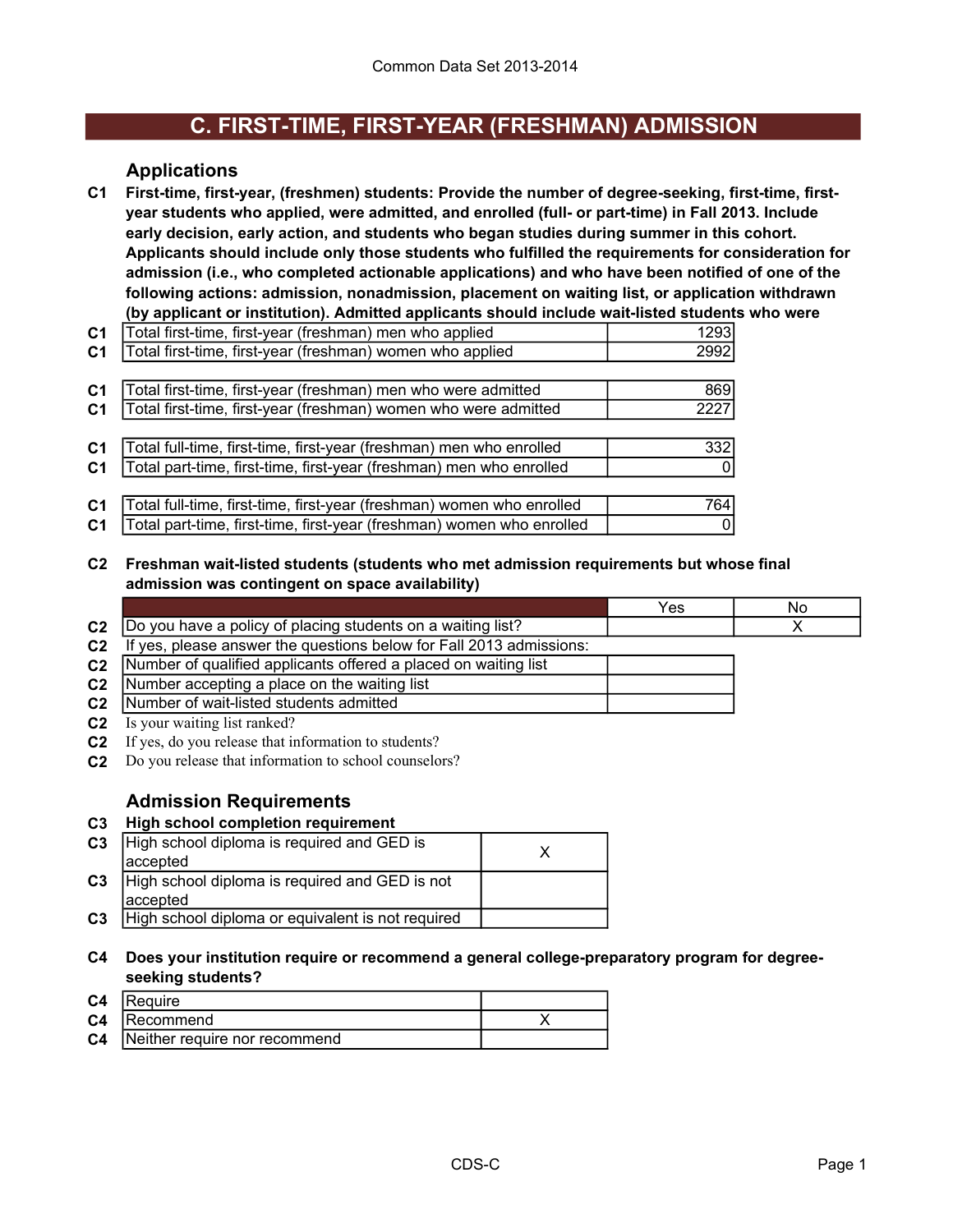**C5 Distribution of high school units required and/or recommended.** Specify the distribution of academic high school course units required and/or recommended of all or most degree-seeking students using Carnegie units (one unit equals one year of study or its equivalent). If you use a different system for calculating units, please convert.

| C <sub>5</sub> |                               | <b>Units</b>    | <b>Units</b> |
|----------------|-------------------------------|-----------------|--------------|
|                |                               | <b>Required</b> | Recommended  |
| C <sub>5</sub> | Total academic units          | 19              |              |
| C <sub>5</sub> | English                       | 4               |              |
| C <sub>5</sub> | <b>Mathematics</b>            | 4               |              |
| C <sub>5</sub> | Science                       | 3               |              |
| C <sub>5</sub> | Of these, units that must be  | 3               |              |
|                | lab                           |                 |              |
| C <sub>5</sub> | Foreign language              | 2               |              |
| C <sub>5</sub> | Social studies                | $\overline{2}$  |              |
| C <sub>5</sub> | History                       |                 |              |
| C <sub>5</sub> | Academic electives            |                 |              |
| C <sub>5</sub> | <b>Computer Science</b>       |                 |              |
| C <sub>5</sub> | <b>Visual/Performing Arts</b> |                 |              |
| C <sub>5</sub> | Other (specify)               | 1 (PE or ROTC)  |              |

#### **Basis for Selection**

**C6** Do you have an open admission policy, under which virtually all secondary school graduates or students with GED equivalency diplomas are admitted without regard to academic record, test scores, or other qualifications? **NO** If so, check which applies:

| C <sub>6</sub> | Open admission policy as described above for all students         | n/a |
|----------------|-------------------------------------------------------------------|-----|
| C6             | Open admission policy as described above for most students, but-- |     |
| C6             | selective admission for out-of-state students                     | n/a |
| C6             | selective admission to some programs                              | n/a |
| C <sub>6</sub> | other (explain)                                                   | n/a |
|                |                                                                   |     |

#### **C7 Relative importance of each of the following academic and nonacademic factors in first-time, firstyear, degree-seeking (freshman) admission decisions.**

| C7             |                                     | <b>Very Important</b> | Important | <b>Considered</b> | <b>Not Considered</b> |
|----------------|-------------------------------------|-----------------------|-----------|-------------------|-----------------------|
| C <sub>7</sub> | <b>Academic</b>                     |                       |           |                   |                       |
| C <sub>7</sub> | Rigor of secondary school<br>record | X                     |           |                   |                       |
| C <sub>7</sub> | Class rank                          |                       |           |                   | X                     |
| C <sub>7</sub> | Academic GPA                        |                       | X         |                   |                       |
| C7             | Standardized test scores            |                       | X         |                   |                       |
| C <sub>7</sub> | <b>Application Essay</b>            |                       |           | X                 |                       |
| C7             | Recommendation(s)                   |                       |           | X                 |                       |
| C7             | Nonacademic                         |                       |           |                   |                       |
| C <sub>7</sub> | Interview                           |                       |           | X                 |                       |
| C <sub>7</sub> | <b>Extracurricular activities</b>   |                       |           | X                 |                       |
| C <sub>7</sub> | Talent/ability                      |                       |           | X                 |                       |
| C <sub>7</sub> | Character/personal qualities        |                       |           |                   | X                     |
| C <sub>7</sub> | First generation                    |                       |           |                   | Χ                     |
| C <sub>7</sub> | Alumni/ae relation                  |                       |           |                   | Χ                     |
| C7             | Geographical residence              |                       |           |                   | X                     |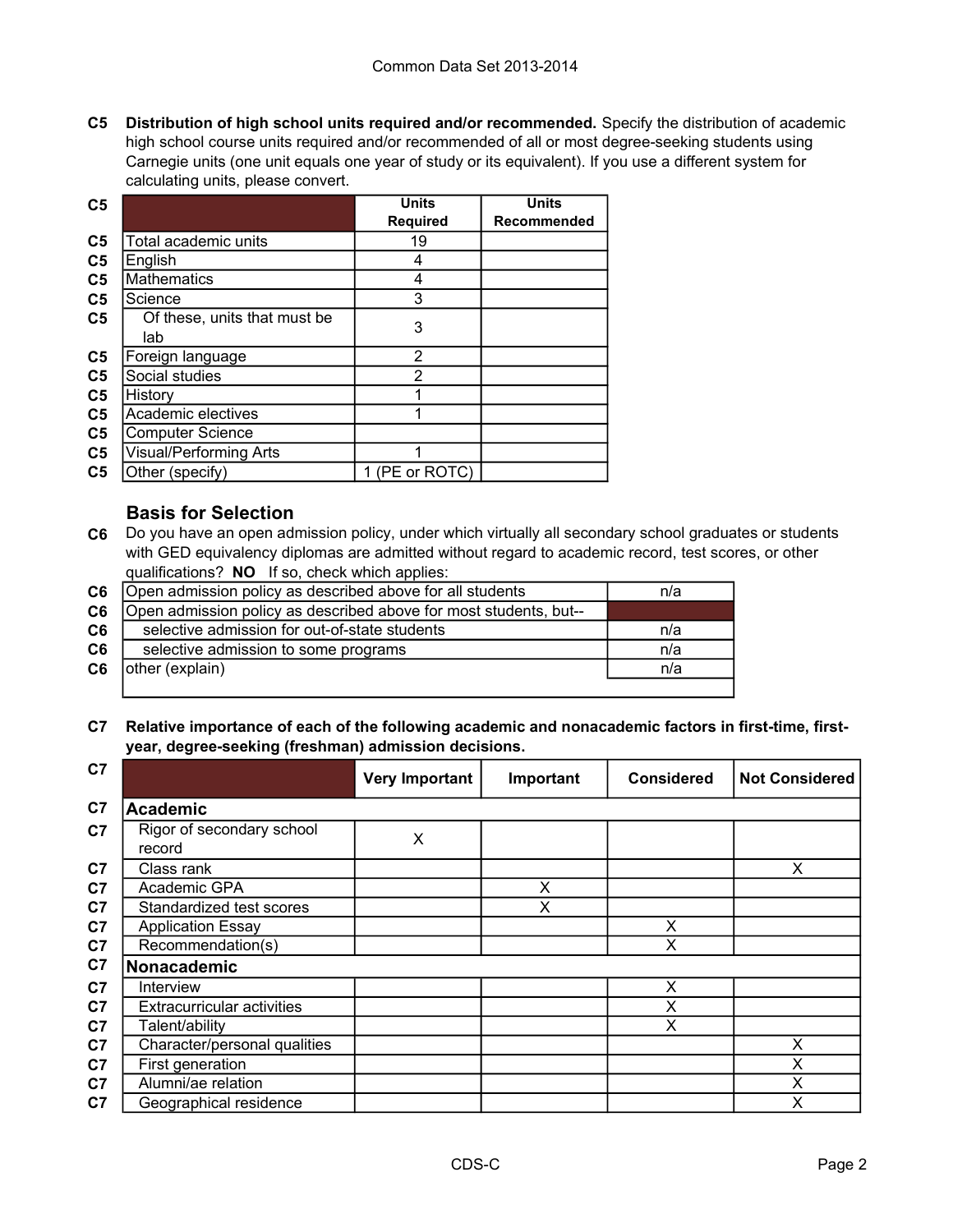| C7             | State residency                     |  |  |
|----------------|-------------------------------------|--|--|
| C <sub>7</sub> | Religious<br>affiliation/commitment |  |  |
| C <sub>7</sub> | Racial/ethnic status                |  |  |
| C <sub>7</sub> | Volunteer work                      |  |  |
| C <sub>7</sub> | Work experience                     |  |  |
| C <sub>7</sub> | Level of applicant's interest       |  |  |

### **SAT and ACT Policies**

#### **C8 Entrance exams**

|                                                                          | Yes | No. |
|--------------------------------------------------------------------------|-----|-----|
| C8A Does your institution make use of SAT, ACT, or SAT Subject Test      |     |     |
| Scores in admission decisions for first-time, first-year, degree-seeking |     |     |
| applicants?                                                              |     |     |

**C8A** If yes, place check marks in the appropriate boxes below to reflect your institution's policies for use in admission for Fall 2015.

| C8A |                                         | <b>ADMISSION</b> |                  |                         |                    |  |
|-----|-----------------------------------------|------------------|------------------|-------------------------|--------------------|--|
| C8A |                                         | <b>Require</b>   | <b>Recommend</b> | <b>Require for Some</b> | <b>Consider if</b> |  |
|     |                                         |                  |                  |                         | <b>Submitted</b>   |  |
|     | C8A SAT or ACT                          |                  |                  |                         |                    |  |
|     | C8A ACT only                            |                  |                  |                         |                    |  |
|     | C8A SAT only                            |                  |                  |                         |                    |  |
|     | <b>C8A SAT and SAT Subject Tests or</b> |                  |                  |                         |                    |  |
|     | <b>ACT</b>                              |                  |                  |                         |                    |  |
|     | <b>C8A SAT Subject Tests only</b>       |                  |                  |                         |                    |  |

C8B If your institution will make use of the ACT in admission decisions for first-time, first-year, degree-seeking ap for Fall 2015, please indicate which ONE of the following applies: (regardless of whether the writing score w in the admissions process):

- **C8B** ACT with Writing Component required
- **C8B** ACT with Writing component recommended
- **C8B** ACT with or without Writing component accepted **ACT ACT ACT**

**C8C** Please indicate how your institution will use the SAT or ACT writing component; check all that apply:

**C8C SAT essay ACT essay** 

- **C8C** For admission
- **C8C** For placement
- **C8C** For advising
- **C8C** In place of an application essay
- **C8C** As a validity check on the application essay
- **C8C** No college policy as of now X X X
- **C8C** Not using essay component

**C8D In addition**, does your institution use applicants' test scores for academic advising?

| C8D' |                                                                                                                          | Yes |     |  |
|------|--------------------------------------------------------------------------------------------------------------------------|-----|-----|--|
|      |                                                                                                                          |     | - - |  |
|      |                                                                                                                          |     |     |  |
|      | the contract of the contract of the contract of the contract of the contract of the contract of the contract of<br>_____ |     |     |  |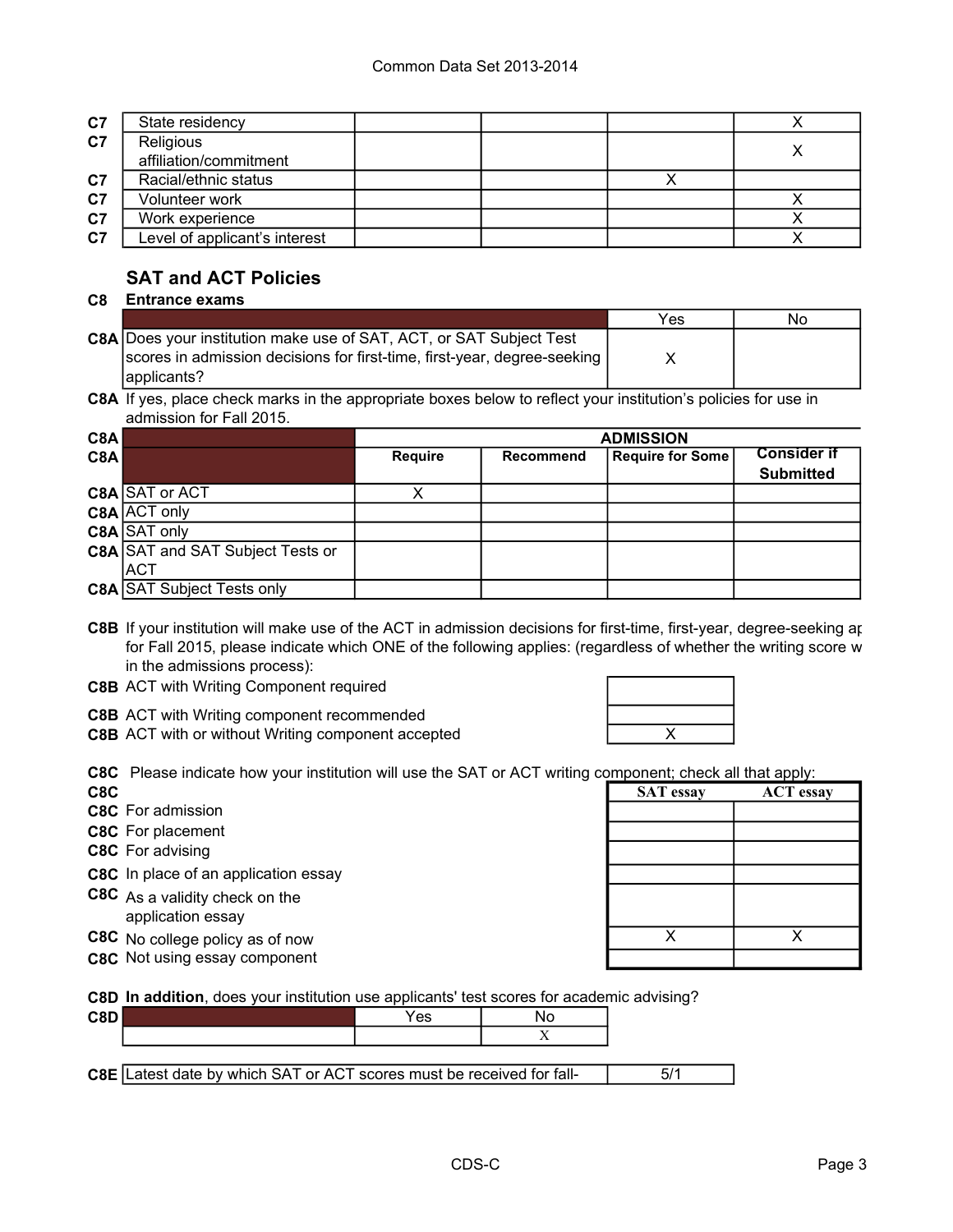| <b>C8E</b> Latest date by which SAT Subject Test scores must be received for |     |  |
|------------------------------------------------------------------------------|-----|--|
| fall-term admission                                                          | n/a |  |

**C8F** If necessary, use this space to clarify your test policies (e.g., if tests are recommended for some students, or if tests are not required of some students):

**C8G** Please indicate which tests your institution uses for placement (e.g., state tests):

| C8G SAT    |                                  |  |  |
|------------|----------------------------------|--|--|
| C8G ACT    |                                  |  |  |
|            | <b>C8G</b> SAT Subject Tests     |  |  |
| $C8G$ $AP$ |                                  |  |  |
|            | $C8G$ CLEP                       |  |  |
|            | <b>C8G</b> Institutional Exam    |  |  |
|            | <b>C8G</b> State Exam (specify): |  |  |

#### **Freshman Profile**

Provide percentages for ALL enrolled, degree-seeking, full-time and part-time, first-time, first-year (freshman) students enrolled in Fall 2013, including students who began studies during summer, international students/nonresident aliens, and students admitted under special arrangements.

**C9 Percent and number of first-time, first-year (freshman) students enrolled in Fall 2013 who submitted national standardized (SAT/ACT) test scores. Include information for ALL enrolled, degree-seeking, first-time, first-year (freshman) students who submitted test scores. Do not include partial test scores (e.g., mathematics scores but not critical reading for a category of students) or combine other standardized test results (such as TOEFL) in this item. Do not convert SAT scores to ACT scores and vice versa. The 25th percentile is the score that 25 percent scored at or below; the 75th percentile score is the one that 25 percent scored at or above.**

| <b>C9</b> Percent submitting SAT scores | 60% Number submitting SAT scores | 656I  |
|-----------------------------------------|----------------------------------|-------|
| <b>C9</b> Percent submitting ACT scores | 40% Number submitting ACT scores | 434 I |

| C9             |                             | 25th Percentile | 75th Percentile |
|----------------|-----------------------------|-----------------|-----------------|
| C <sub>9</sub> | <b>SAT Critical Reading</b> | 460             | 570             |
| C <sub>9</sub> | <b>SAT Math</b>             | 460             | 570             |
|                | <b>SAT Writing</b>          | n/a             | n/a             |
|                | <b>SAT Essay</b>            | n/a             | n/a             |
| C <sub>9</sub> | <b>ACT Composite</b>        | 19              | 25              |
| C <sub>9</sub> | <b>ACT Math</b>             | n/a             | n/a             |
| C <sub>9</sub> | <b>ACT English</b>          | n/a             | n/a             |
| C <sub>9</sub> | <b>ACT Writing</b>          | n/a             | n/a             |

**C9** Percent of first-time, first-year (freshman) students with scores in each range:

| C9             |          | <b>SAT Critical</b> |                 |                    |
|----------------|----------|---------------------|-----------------|--------------------|
|                |          | Reading             | <b>SAT Math</b> | <b>SAT Writing</b> |
| C <sub>9</sub> | 700-800  | $2.00\%$            | $1.00\%$        |                    |
| C <sub>9</sub> | 600-699  | 15.00%              | 14.00%          |                    |
| C <sub>9</sub> | 1500-599 | 39.00%              | 37.00%          |                    |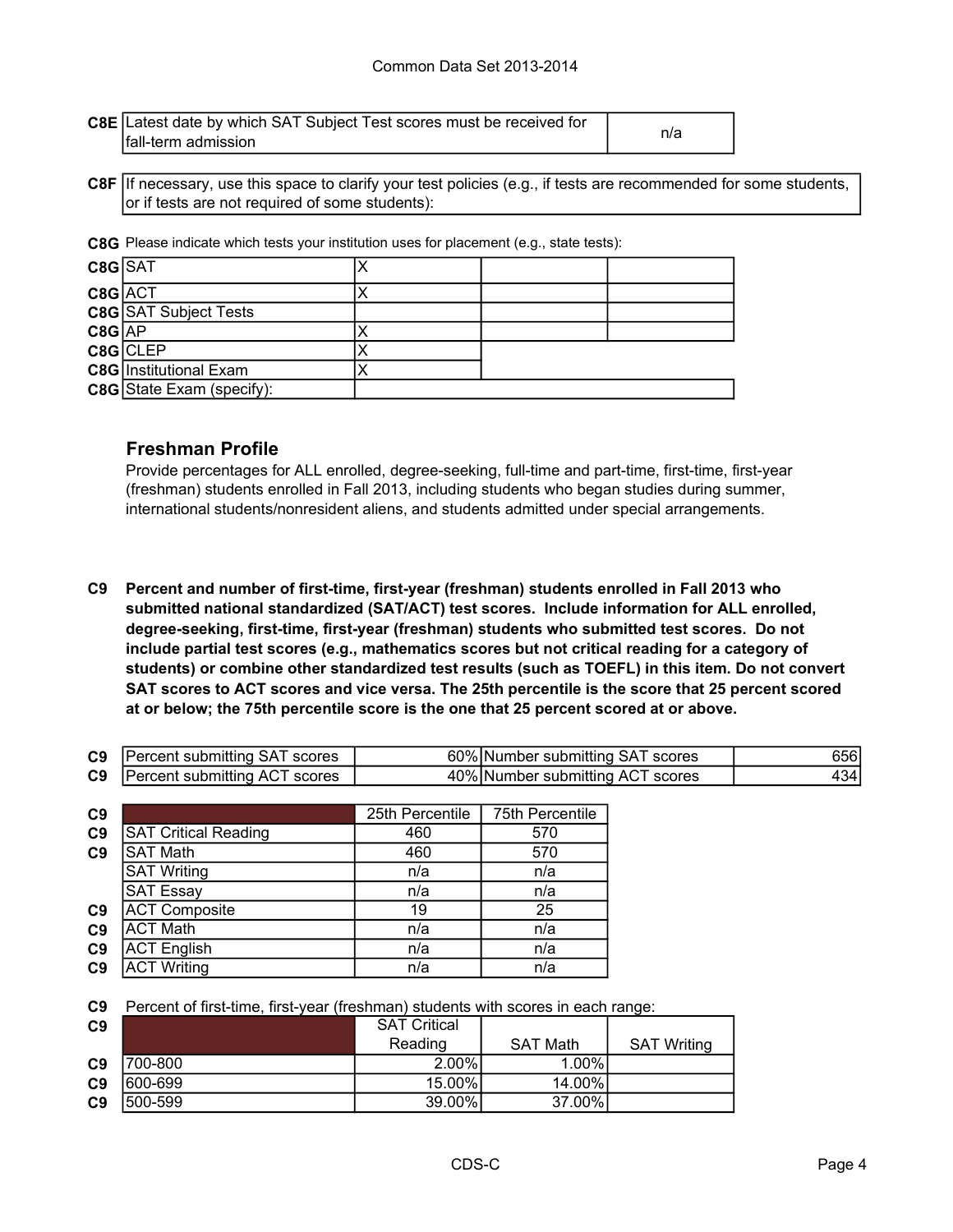| C <sub>9</sub> | 400-499              | 40.00%               | 45.00%             |                 |
|----------------|----------------------|----------------------|--------------------|-----------------|
| C <sub>9</sub> | 300-399              | 3.00%                | 2.00%              |                 |
| C <sub>9</sub> | 200-299              |                      |                    |                 |
|                | Totals should = 100% | 99.00%               | 99.00%             | $0.00\%$        |
|                |                      |                      |                    |                 |
| C <sub>9</sub> |                      | <b>ACT Composite</b> | <b>ACT English</b> | <b>ACT Math</b> |
| C <sub>9</sub> | 30-36                | 4.14%                |                    |                 |
| C <sub>9</sub> | 24-29                | 31.10%               |                    |                 |
| C <sub>9</sub> | 18-23                | 58.29%               |                    |                 |
| C <sub>9</sub> | $12 - 17$            | 6.45%                |                    |                 |
| C <sub>9</sub> | $6 - 11$             |                      |                    |                 |
| C <sub>9</sub> | Below 6              |                      |                    |                 |
|                | Totals should = 100% | 99.99%               | $0.00\%$           | $0.00\%$        |

**C10** Percent of all degree-seeking, first-time, first-year (freshman) students who had high school class rank within each of the following ranges (report information for those students from whom you collected high school rank information).

| C10 Percent in top tenth of high school graduating class                                  | 22% |                              |
|-------------------------------------------------------------------------------------------|-----|------------------------------|
| C10 Percent in top quarter of high school graduating class                                | 51% |                              |
| C10 Percent in top half of high school graduating class                                   |     | $84\%$ Top half +            |
| C10 Percent in bottom half of high school graduating class                                |     | $16\%$ bottom half = $100\%$ |
| C10 Percent in bottom quarter of high school graduating class                             | 1%  |                              |
| C10 Percent of total first-time, first-year (freshmen) students who submitted high school |     |                              |
| class rank:                                                                               |     | 94%                          |

**C11** Percentage of all enrolled, degree-seeking, first-time, first-year (freshman) students who had high school grade-point averages within each of the following ranges (using 4.0 scale). Report information only for those students from whom you collected high school GPA.

| C11 Percent who had GPA of 3.75 and higher      | n/a      |
|-------------------------------------------------|----------|
| C11 Percent who had GPA between 3.50 and 3.74   | n/a      |
| C11 Percent who had GPA between 3.25 and 3.49   | n/a      |
| C11 Percent who had GPA between 3.00 and 3.24   | n/a      |
| C11   Percent who had GPA between 2.50 and 2.99 | n/a      |
| C11   Percent who had GPA between 2.0 and 2.49  | n/a      |
| C11   Percent who had GPA between 1.0 and 1.99  | n/a      |
| C11 Percent who had GPA below 1.0               | n/a      |
| Totals should = 100%                            | $0.00\%$ |
|                                                 |          |

| C12 Average high school GPA of all degree-seeking, first-time, first-year<br>(freshman) students who submitted GPA: | 3.80 |
|---------------------------------------------------------------------------------------------------------------------|------|
| C12   Percent of total first-time, first-year (freshman) students who<br>submitted high school GPA:                 | 98%  |

### **Admission Policies**

#### **C13 Application Fee**

| C <sub>13</sub> |                                                         | Yes     | N٥ |
|-----------------|---------------------------------------------------------|---------|----|
|                 | C13   Does your institution have an<br>application fee? |         |    |
|                 | <b>C13</b> Amount of application fee:                   | \$40.00 |    |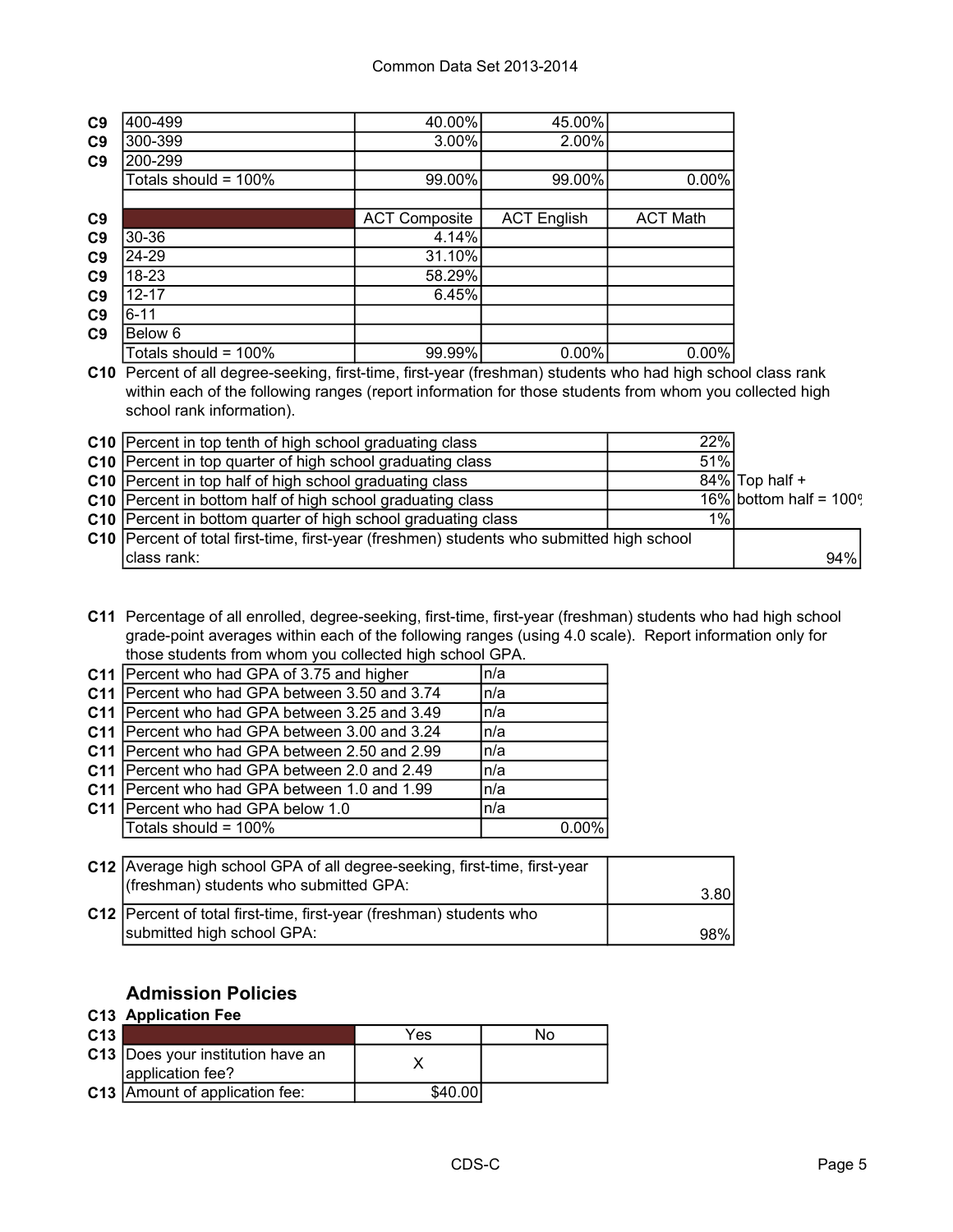| C <sub>13</sub> |                                                             | Yes |  |
|-----------------|-------------------------------------------------------------|-----|--|
|                 | C13 Can it be waived for applicants<br>with financial need? |     |  |

**C13** If you have an application fee and an on-line application option,

#### **C13** Same fee: X



**C13** Free: **C13** Reduced:

| C <sub>13</sub> |                                                                                     | Yes |  |
|-----------------|-------------------------------------------------------------------------------------|-----|--|
|                 | C13 Can on-line application fee be<br>waived for applicants with<br>financial need? |     |  |

#### **C14 Application closing date**

| C <sub>14</sub> |                                      | Yes                   | No |
|-----------------|--------------------------------------|-----------------------|----|
|                 | C14 Does your institution have an    |                       |    |
|                 | application closing date?            |                       |    |
|                 | C14 Application closing date (fall): | thru 5/1 and $7/1$ tr |    |
|                 | C14   Priority date:                 |                       |    |

| C <sub>15</sub> |                                                                       | Yes | Nc |
|-----------------|-----------------------------------------------------------------------|-----|----|
|                 | C15 Are first-time, first-year students accepted for terms other than |     |    |

#### **C16 Notification to applicants of admission decision sent** *(fill in one only)*

| C16   On a rolling basis beginning                |                 |  |  |
|---------------------------------------------------|-----------------|--|--|
| (date):                                           | 20th day of     |  |  |
|                                                   | month completed |  |  |
| $C16$ By (date):                                  |                 |  |  |
| C16 Other:                                        |                 |  |  |
| http://www.winthrop.edu/admissions/decisiondates/ |                 |  |  |

#### **C17 Reply policy for admitted applicants** *(fill in one only)*

| n/a |
|-----|
|     |
|     |
|     |
|     |
|     |
|     |

#### **C18 Deferred admission**

| $\sim$ 40<br>. .<br>. . | ັດເ<br>w | -NC |
|-------------------------|----------|-----|
|                         |          |     |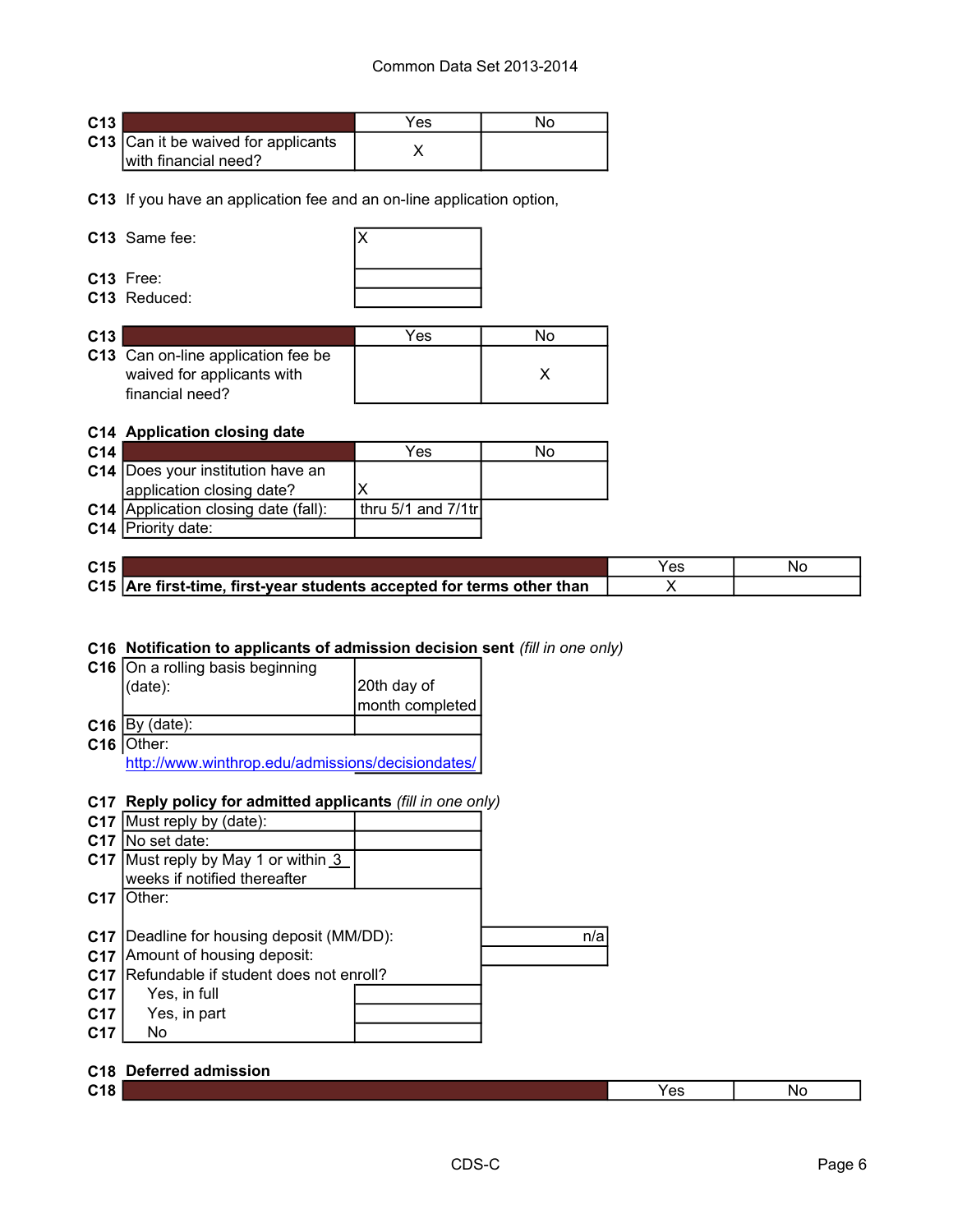|                 | C18  Does your institution allow students to postpone enrollment after<br>ladmission?                                                                                     | х   |                       |
|-----------------|---------------------------------------------------------------------------------------------------------------------------------------------------------------------------|-----|-----------------------|
|                 | C18 If yes, maximum period of postponement:                                                                                                                               |     | 1 yr after acceptance |
| C <sub>19</sub> | C19 Early admission of high school students                                                                                                                               | Yes | No                    |
| C <sub>19</sub> | Does your institution allow high school students to enroll as full-time,<br>first-time, first-year (freshman) students one year or more before high<br>school graduation? |     | х                     |

**C20 Common Application** Question removed from CDS. (Initiated during 2006-2007 cycle)

Question removed from CDS.

### **Early Decision and Early Action Plans**

|                 | <b>C21 Early Decision</b>                                                                                                                                                                                                                                                                                                                   |     |     |
|-----------------|---------------------------------------------------------------------------------------------------------------------------------------------------------------------------------------------------------------------------------------------------------------------------------------------------------------------------------------------|-----|-----|
| C <sub>21</sub> |                                                                                                                                                                                                                                                                                                                                             | Yes | No. |
| C <sub>21</sub> | Does your institution offer an early decision plan (an admission plan<br>that permits students to apply and be notified of an admission<br>decision well in advance of the regular notification date and that asks<br>students to commit to attending if accepted) for first-time, first-year<br>(freshman) applicants for fall enrollment? |     | X   |
| C <sub>21</sub> | If "yes," please complete the following:                                                                                                                                                                                                                                                                                                    |     |     |
|                 | C21 First or only early decision plan closing date                                                                                                                                                                                                                                                                                          |     |     |
|                 | C21 First or only early decision plan notification date                                                                                                                                                                                                                                                                                     |     |     |
| C <sub>21</sub> | Other early decision plan closing date                                                                                                                                                                                                                                                                                                      |     |     |
|                 | C21 Other early decision plan notification date                                                                                                                                                                                                                                                                                             |     |     |
|                 | C21 For the Fall 2013 entering class:                                                                                                                                                                                                                                                                                                       |     |     |
|                 | C21 Number of early decision applications received by your institution                                                                                                                                                                                                                                                                      |     |     |
|                 | C21 Number of applicants admitted under early decision plan                                                                                                                                                                                                                                                                                 |     |     |
| C <sub>21</sub> | Please provide significant details about your early decision plan:                                                                                                                                                                                                                                                                          |     |     |

#### **C22 Early action**

| C <sub>22</sub> |                                                                                                                                                                                                                    | Yes | No |
|-----------------|--------------------------------------------------------------------------------------------------------------------------------------------------------------------------------------------------------------------|-----|----|
|                 | C22  Do you have a nonbinding early action plan whereby students are<br>notified of an admission decision well in advance of the regular<br>notification date but do not have to commit to attending your college? |     |    |
|                 | C22 If "yes," please complete the following:                                                                                                                                                                       |     |    |
|                 | C22 Early action closing date                                                                                                                                                                                      |     |    |

**C22** Early action notification date

**C22** Is your early action plan a "restrictive" plan under which you limit students from applying to other early plans

| C22  | 'es |  |
|------|-----|--|
| 0.22 |     |  |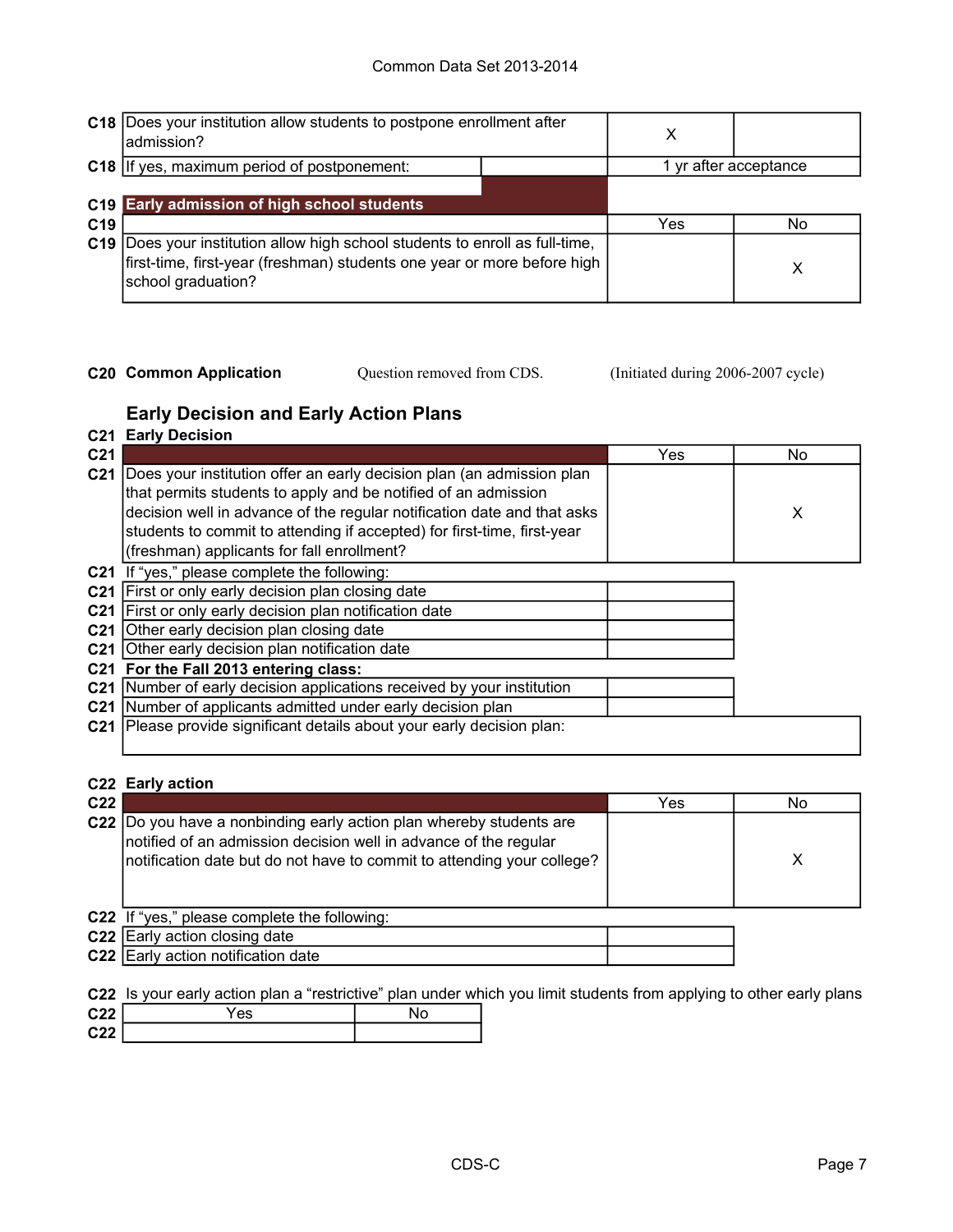# **D. TRANSFER ADMISSION**

### **Fall Applicants**

| D1 |                                                                                                                                                              | Yes | N٥ |
|----|--------------------------------------------------------------------------------------------------------------------------------------------------------------|-----|----|
| D1 | Does your institution enroll transfer students? (If no,<br>please skip to Section E)                                                                         |     |    |
| D1 | If yes, may transfer students earn advanced standing credit<br>by transferring credits earned from course work completed<br>lat other colleges/universities? |     |    |

**D2** Provide the number of students who applied, were admitted, and enrolled as degree-seeking transfer students in Fall 2013.

| D <sub>2</sub> |             | Applicants | Admitted<br>Applicants | Enrolled<br>Applicants |
|----------------|-------------|------------|------------------------|------------------------|
| D <sub>2</sub> | Men         | 288        | 205                    | 144                    |
| D <sub>2</sub> | Women       | 460        | 349                    | 223                    |
| D <sub>2</sub> | <b>otal</b> | 748        | 554                    | 367                    |

### **Application for Admission**

- **D3** Indicate terms for which transfers may enroll:
- D3 |Fall | <sub>卧</sub> **D3** Winter
- 
- **D3** Spring W
- **D3** Summer

| D4 |                                                                                                                         | Yes | No |
|----|-------------------------------------------------------------------------------------------------------------------------|-----|----|
| D4 | Must a transfer applicant have a minimum number of<br>credits completed or else must apply as an entering<br>lfreshman? |     |    |
| D4 | If yes, what is the minimum number of credits and the unit<br>of measure?                                               |     |    |

**D5** Indicate all items required of transfer students to apply for admission:

| D <sub>5</sub> |                                                         | Required of All | Recommended<br>of All | Recommended<br>of Some | Required of Some | Not Required |
|----------------|---------------------------------------------------------|-----------------|-----------------------|------------------------|------------------|--------------|
| D <sub>5</sub> | High school transcript                                  |                 |                       |                        |                  |              |
| D <sub>5</sub> | College transcript(s)                                   |                 |                       |                        |                  |              |
| D5             | Essay or personal<br>statement                          |                 |                       |                        |                  |              |
| D5             | <b>Interview</b>                                        |                 |                       |                        |                  |              |
| D <sub>5</sub> | Standardized test scores                                |                 |                       |                        |                  |              |
| D <sub>5</sub> | Statement of good standing<br>from prior institution(s) | X               |                       |                        |                  |              |

| <b>D6</b> If a minimum high school grade point average is required of |  |
|-----------------------------------------------------------------------|--|
| transfer applicants, specify (on a 4.0 scale):                        |  |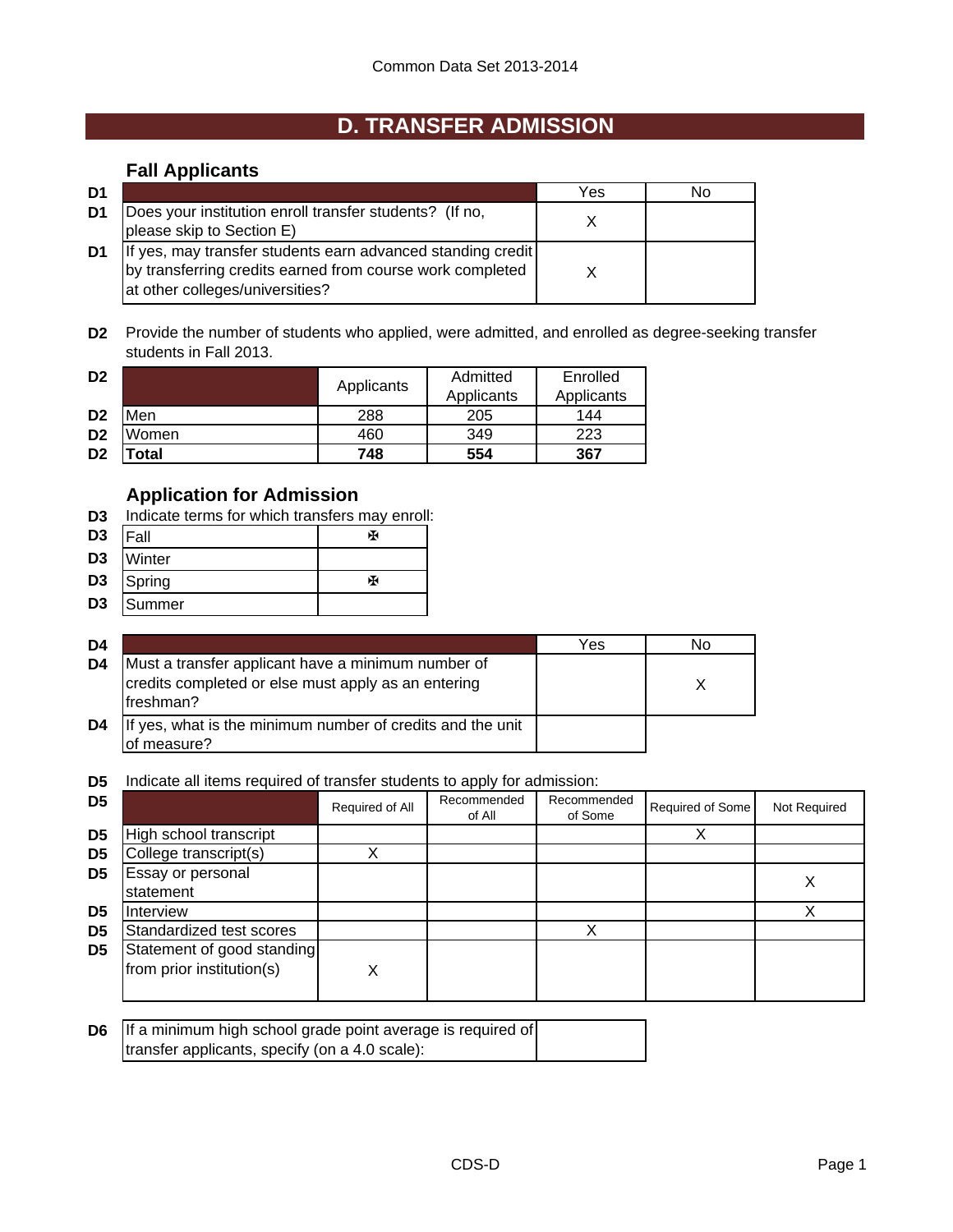| <b>D7</b> If a minimum college grade point average is required of |      |
|-------------------------------------------------------------------|------|
| transfer applicants, specify (on a 4.0 scale):                    | 2.00 |

**D8** List any other application requirements specific to transfer applicants:

**D9** List application priority, closing, notification, and candidate reply dates for transfer students. If applications are reviewed on a continuous or rolling basis, place a check mark in the "Rolling admission" column.

| D <sub>9</sub> |        | <b>Priority Date</b> | <b>Closing Date</b> | Notification Date | <b>Reply Date</b> | Rolling<br><b>Admission</b> |
|----------------|--------|----------------------|---------------------|-------------------|-------------------|-----------------------------|
| D <sub>9</sub> | Fall   | 6'                   | 7/1                 |                   |                   |                             |
| D <sub>9</sub> | Winter |                      |                     |                   |                   |                             |
| D <sub>9</sub> | Spring |                      |                     |                   |                   |                             |
| D <sub>9</sub> | Summer |                      |                     |                   |                   |                             |

| <b>D10</b> |                                                                 | Yes | No |
|------------|-----------------------------------------------------------------|-----|----|
|            | <b>D10</b> Does an open admission policy, if reported, apply to |     |    |
|            | transfer students?                                              |     |    |

**D11** Describe additional requirements for transfer admission, if applicable:

#### **Transfer Credit Policies**

| <b>D12</b> Report the lowest grade earned for any course that may be |           |  |
|----------------------------------------------------------------------|-----------|--|
| transferred for credit:                                              | $1.67/C-$ |  |

| D <sub>13</sub> |                                                      | Number | Unit Type |
|-----------------|------------------------------------------------------|--------|-----------|
|                 | D13 Maximum number of credits or courses that may be |        |           |
|                 | transferred from a two-year institution:             |        |           |

| D <sub>14</sub> |                                                                                                                | Number | Unit Type |
|-----------------|----------------------------------------------------------------------------------------------------------------|--------|-----------|
|                 | D14 Maximum number of credits or courses that may be<br>transferred from a four-year institution:              |        |           |
|                 | D15 Minimum number of credits that transfers must complete at<br>your institution to earn an associate degree: | n/a    |           |
|                 | D16 Minimum number of credits that transfers must complete at<br>your institution to earn a bachelor's degree: | 31.00  |           |

**D17** Describe other transfer credit policies: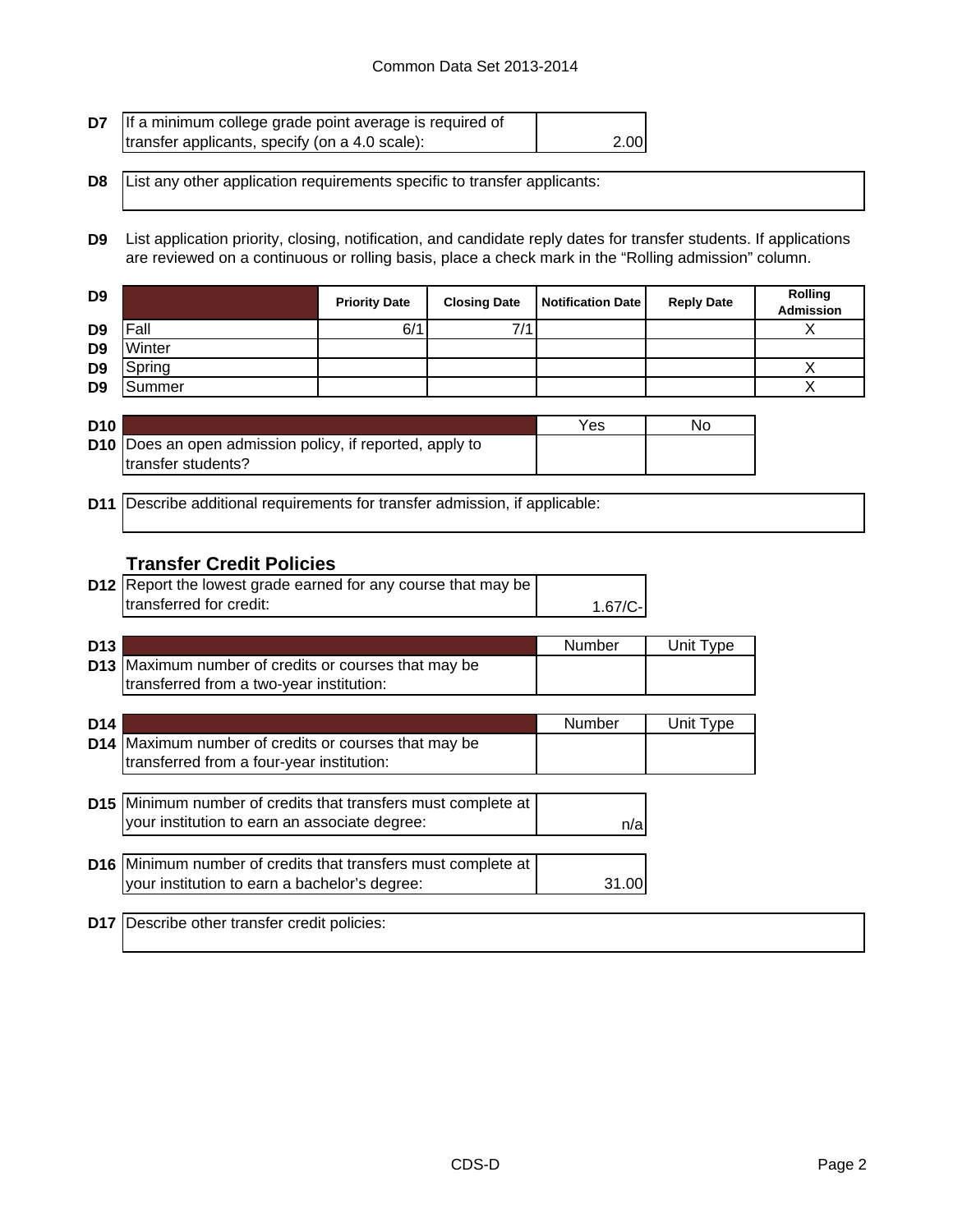## **E. ACADEMIC OFFERINGS AND POLICIES**

**E1 Special study options:** Identify those programs available at your institution. Refer to the glossary for definitions.

| E <sub>1</sub> | Accelerated program                 |   |
|----------------|-------------------------------------|---|
| E <sub>1</sub> | Cooperative education program       | х |
| E <sub>1</sub> | Cross-registration                  | х |
| E <sub>1</sub> | Distance learning                   | х |
| E <sub>1</sub> | Double major                        | Χ |
| E <sub>1</sub> | Dual enrollment                     | Χ |
| E <sub>1</sub> | English as a Second Language (ESL)  | Χ |
| E <sub>1</sub> | Exchange student program (domestic) | Χ |
| E <sub>1</sub> | External degree program             |   |
| E <sub>1</sub> | Honors Program                      | X |
| E <sub>1</sub> | Independent study                   | Χ |
| E <sub>1</sub> | Internships                         | Χ |
| E <sub>1</sub> | Liberal arts/career combination     | Χ |
| E <sub>1</sub> | Student-designed major              | Χ |
| E <sub>1</sub> | Study abroad                        | Χ |
| E <sub>1</sub> | Teacher certification program       | Χ |
| E <sub>1</sub> | Weekend college                     |   |
| E <sub>1</sub> | Other (specify):                    |   |
|                |                                     |   |

**E2 This question has been removed from the Common Data Set.**

**E3 Areas in which all or most students are required to complete some course work prior to graduation:**

|                | <b>WUIN DITUL to GIQUATION.</b>                                                   |  |
|----------------|-----------------------------------------------------------------------------------|--|
| E <sub>3</sub> | Arts/fine arts                                                                    |  |
| E <sub>3</sub> | Computer literacy                                                                 |  |
| E <sub>3</sub> | English (including composition)                                                   |  |
| E <sub>3</sub> | Foreign languages                                                                 |  |
| E <sub>3</sub> | History                                                                           |  |
| E <sub>3</sub> | <b>Humanities</b>                                                                 |  |
| E3             | <b>Mathematics</b>                                                                |  |
| E3             | Philosophy                                                                        |  |
| E3             | Sciences (biological or physical)                                                 |  |
| E <sub>3</sub> | Social science                                                                    |  |
| E <sub>3</sub> | Other (describe): Core courses includes Critical Thinking and Human Experience  X |  |
|                |                                                                                   |  |

**Library Collections: The CDS Publishers will collect library data again when a new Academic Libraries Survey is in place.**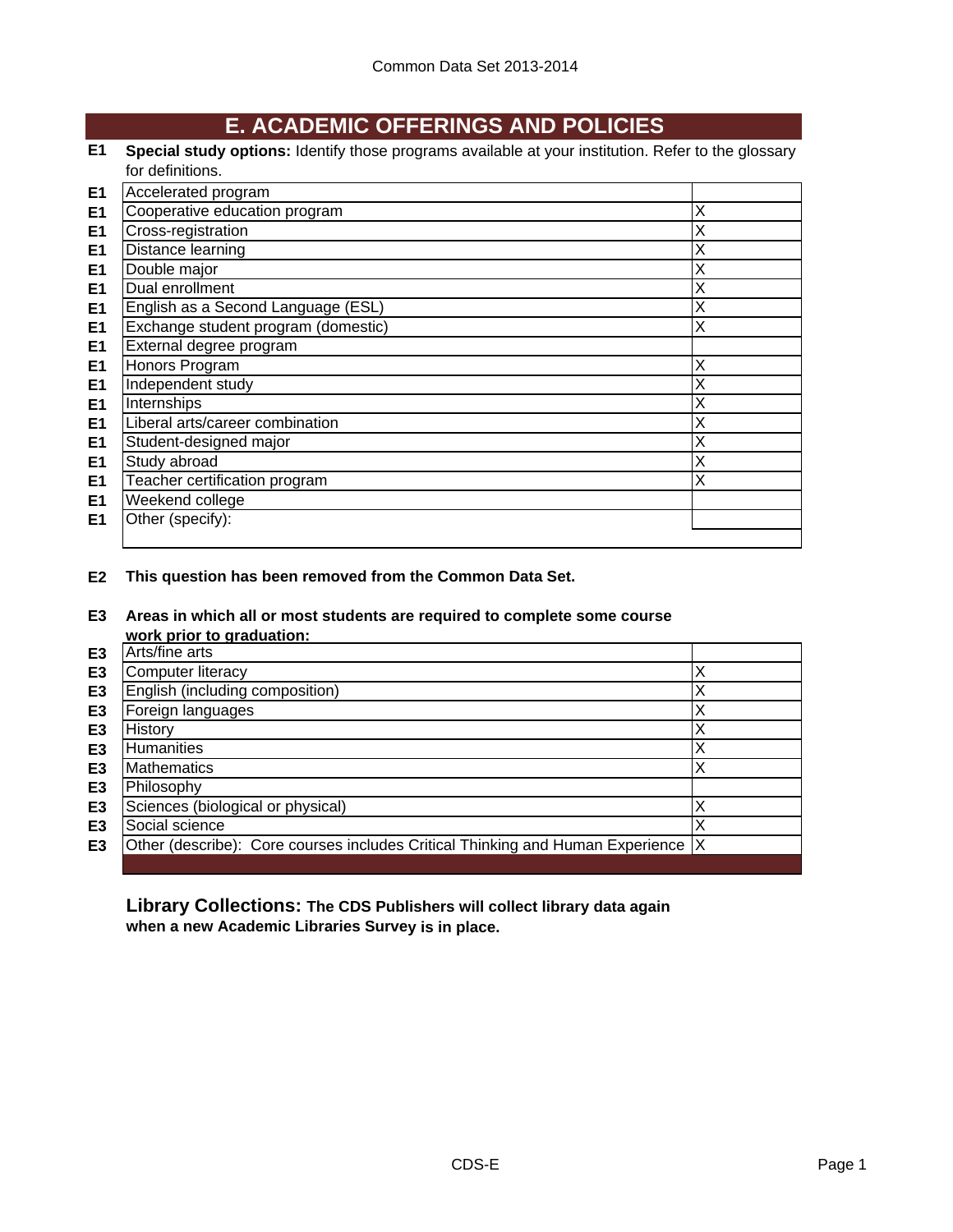# **F. STUDENT LIFE**

| F1   Percentages of first-time, first-year (freshman) degree-seeking students and degree-seeking |
|--------------------------------------------------------------------------------------------------|
| undergraduates enrolled in Fall 2013 who fit the following categories:                           |

| F <sub>1</sub> |                                                     | First-time, first-year |                |
|----------------|-----------------------------------------------------|------------------------|----------------|
|                |                                                     | (freshman)             | Undergraduates |
|                |                                                     | students               |                |
| F <sub>1</sub> | Percent who are from out of state (exclude          |                        |                |
|                | international/nonresident aliens from the numerator |                        |                |
|                | and denominator)                                    | 9%                     | 8%             |
| F <sub>1</sub> | Percent of men who join fraternities                | $0^{\ast}\%$           | Less than 1%   |
| F <sub>1</sub> | Percent of women who join sororities                | $0*%$                  | Less than 1%   |
| F1             | Percent who live in college-owned, -operated, or -  |                        |                |
|                | affiliated housing                                  | 92%                    | 47%            |
| F1             | Percent who live off campus or commute              | 8%                     | 53%            |
| F <sub>1</sub> | Percent of students age 25 and older                | $0\%$                  | 9%             |
| F <sub>1</sub> | Average age of full-time students                   | 18                     | 20             |
| F <sub>1</sub> | Average age of all students (full- and part-time)   | 18                     | 21             |

**F2 Activities offered** Identify those programs available at your institution.

| F <sub>2</sub> | <b>Campus Ministries</b>     | X |
|----------------|------------------------------|---|
| F <sub>2</sub> | Choral groups                | х |
| F <sub>2</sub> | Concert band                 | x |
| F <sub>2</sub> | Dance                        | Χ |
| F <sub>2</sub> | Drama/theater                | x |
| F <sub>2</sub> | <b>International Student</b> |   |
|                | Organization                 | x |
| F <sub>2</sub> | Jazz band                    | x |
| F <sub>2</sub> | Literary magazine            | x |
| F <sub>2</sub> | Marching band                |   |
| F <sub>2</sub> | Model UN                     | x |
| F <sub>2</sub> | Music ensembles              | x |
| F <sub>2</sub> | Musical theater              | x |
| F <sub>2</sub> | Opera                        | x |
| F <sub>2</sub> | Pep band                     | X |
| F <sub>2</sub> | Radio station                | x |
| F <sub>2</sub> | Student government           | x |
| F <sub>2</sub> | Student newspaper            | x |
| F <sub>2</sub> | Student-run film society     |   |
| F <sub>2</sub> | Symphony orchestra           |   |
| F <sub>2</sub> | <b>Television station</b>    | х |
| F2             | Yearbook                     | x |

**F3 ROTC** (program offered in cooperation with Reserve Officers' Training Corps)

| F <sub>3</sub> |                                      | On Campus | At Cooperating<br><b>Institution</b> | Name of Cooperating<br>Institution |
|----------------|--------------------------------------|-----------|--------------------------------------|------------------------------------|
|                | <b>F3</b> Army ROTC is offered:      |           |                                      | UNC Charlotte                      |
|                | <b>F3</b> Naval ROTC is offered:     |           |                                      |                                    |
|                | <b>F3</b> Air Force ROTC is offered: |           |                                      | <b>IUNC Charlotte</b>              |

**F4 Housing:** Check all types of college-owned, -operated, or -affiliated housing available for undergraduates at your institution.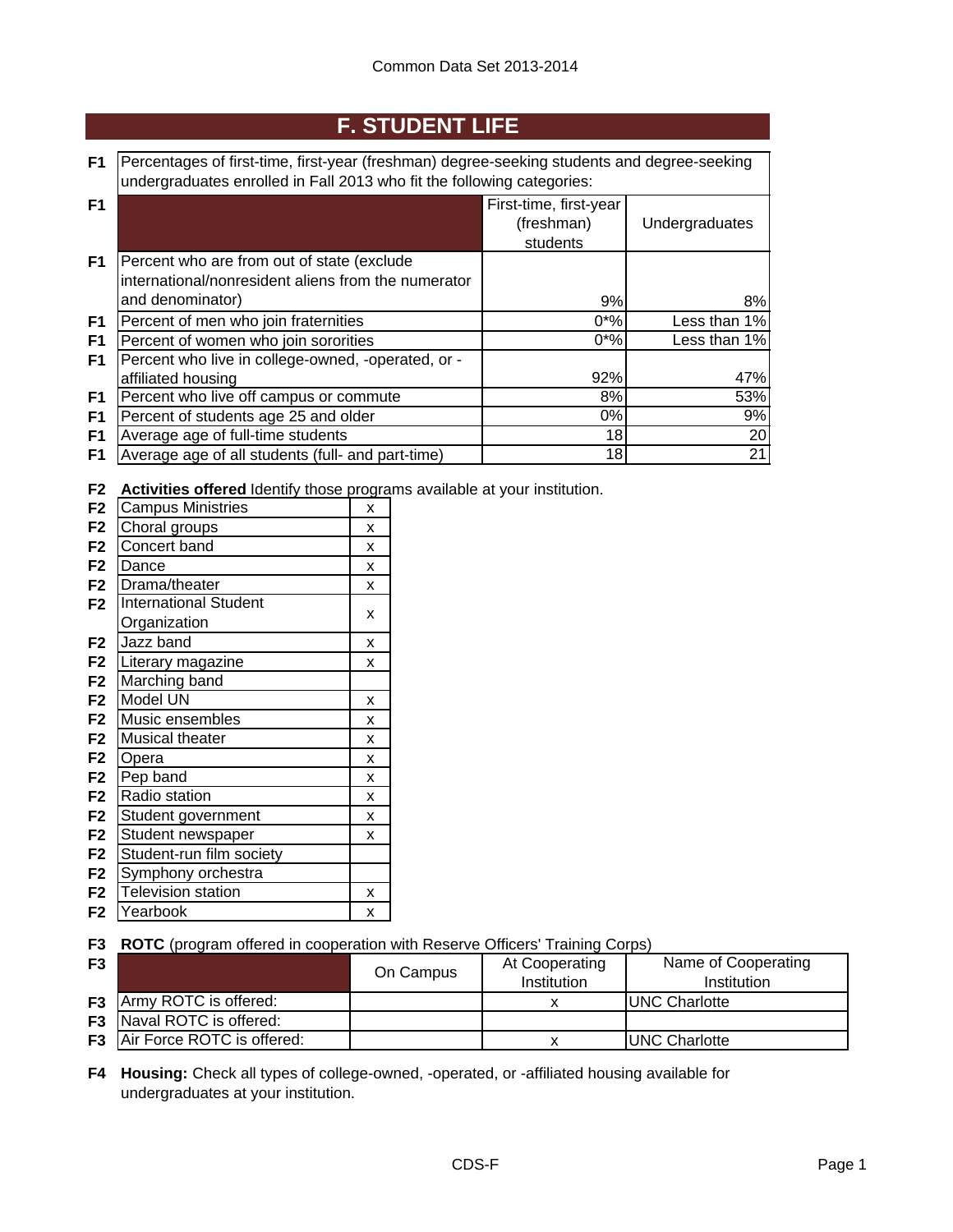| F4 | Coed dorms                        | x |
|----|-----------------------------------|---|
| F4 | Men's dorms                       |   |
| F4 | Women's dorms                     | x |
| F4 | Apartments for married students   |   |
|    |                                   |   |
| F4 | Apartments for single students    | x |
| F4 | Special housing for disabled      |   |
|    | students                          |   |
| F4 | Special housing for international |   |
|    | students                          |   |
| F4 | Fraternity/sorority housing       |   |
| F4 | Cooperative housing               |   |
| F4 | Theme housing                     | x |
| F4 | Wellness housing                  |   |
| F4 | Other housing options (specify):  |   |
|    |                                   |   |
|    |                                   |   |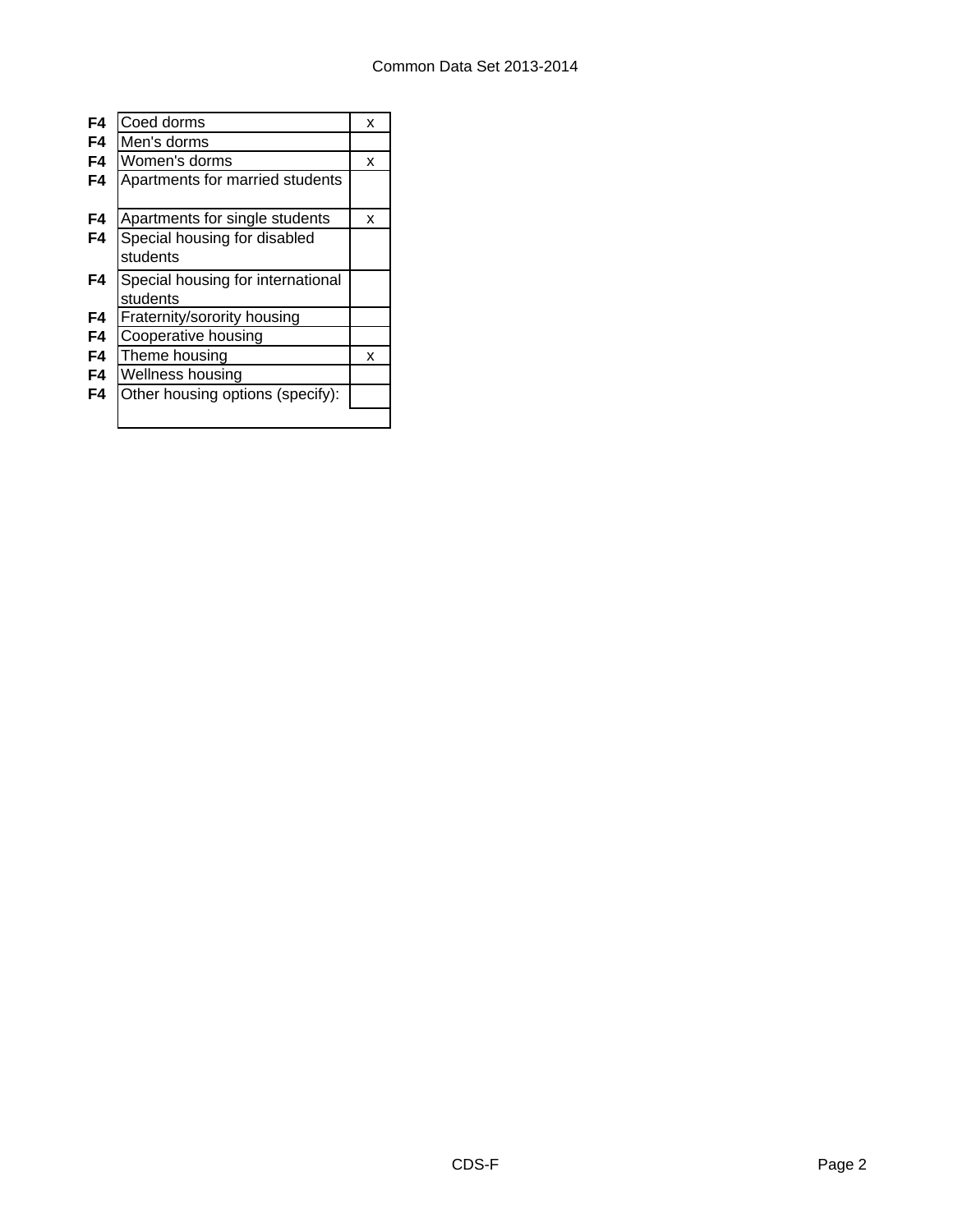#### **G. ANNUAL EXPENSES**

**G0** Please provide the URL of your institution's net price calculator:

http://www.winthrop.edu/finaid/default.aspx?id= **Provide 2014-2015 academic year costs of attendance for the following categories that are applicable to your institution.**

Check here if your institution's 2014-2015 academic year costs of attendance are not available at this time and provide an approximate date (i.e., month/day) when your institution's final 2014-2015 academic year costs of attendance will be available:

**G1 Undergraduate full-time tuition, required fees, room and board List the typical tuition, required fees, and room and board for a full-time undergraduate student for the FULL 2014-2015 academic year (30 semester or 45 quarter hours for institutions that derive annual tuition by multiplying credit hour cost by number of credits). A full academic year refers to the period of time generally extending from September to June; usually equated to two semesters, two trimesters, three quarters, or the period covered by a four-one-four plan. Room and board is defined as double occupancy and 19 meals per week or the maximum meal plan. Required fees include only charges that all full-time students must pay that are not included in tuition (e.g., registration, health, or activity fees.) Do not include optional fees (e.g., parking, laboratory use).**

| G1             |                                                                                                                               | First-Year | Undergraduates |         |
|----------------|-------------------------------------------------------------------------------------------------------------------------------|------------|----------------|---------|
| G1             | PRIVATE INSTITUTIONS                                                                                                          |            |                |         |
|                | Tuition:                                                                                                                      |            |                |         |
| G1             | PUBLIC INSTITUTIONS                                                                                                           |            |                |         |
|                | Tuition:                                                                                                                      |            |                |         |
|                | In-district                                                                                                                   | \$13,812   | \$13,812       |         |
| G <sub>1</sub> | PUBLIC INSTITUTIONS                                                                                                           |            |                |         |
|                | In-state (out-of-district):                                                                                                   | \$13,812   | \$13,812       |         |
| G1             | PUBLIC INSTITUTIONS                                                                                                           |            |                |         |
|                | Out-of-state:                                                                                                                 | \$26,738   | \$26,738       |         |
| G1             | <b>NONRESIDENT ALIENS</b>                                                                                                     |            |                |         |
|                | Tuition:                                                                                                                      | \$26,738   | \$26,738       |         |
|                |                                                                                                                               |            |                |         |
| G1             | <b>REQUIRED FEES:</b>                                                                                                         |            |                |         |
|                |                                                                                                                               |            |                |         |
| G1             | ROOM AND BOARD:                                                                                                               |            |                |         |
|                | (on-campus)                                                                                                                   | \$8,182    | \$8,182        |         |
| G1             | ROOM ONLY:                                                                                                                    |            |                |         |
|                | (on-campus)                                                                                                                   | \$5,135    | \$5,135        |         |
| G1             | <b>BOARD ONLY:</b>                                                                                                            |            |                |         |
|                | (on-campus meal plan)                                                                                                         |            |                |         |
| G1             | Comprehensive tuition and room and board fee (if your<br>college cannot provide separate tuition and room and<br>board fees): |            |                |         |
| G1             | Other:                                                                                                                        |            |                |         |
| G <sub>2</sub> |                                                                                                                               |            | Minimum        | Maximum |
| G2             | Number of credits per term a student can take for the                                                                         |            |                |         |
|                | stated full-time tuition                                                                                                      |            | 12             | 18      |
|                |                                                                                                                               |            |                |         |
| G <sub>3</sub> |                                                                                                                               |            | Yes            | No      |
| G3             | Do tuition and fees vary by year of study (e.g.,                                                                              |            | NO.            | NO.     |
|                | sophomore, junior, senior)?                                                                                                   |            |                |         |
|                |                                                                                                                               |            |                |         |
| G4             |                                                                                                                               |            | Yes            | No      |
| G4             | Do tuition and fees vary by undergraduate instructional                                                                       |            |                |         |
|                | program?                                                                                                                      |            |                | n/a     |
| G4             |                                                                                                                               |            |                |         |
|                |                                                                                                                               |            |                |         |
| G4             | If yes, what percentage of full-time undergraduates pay                                                                       |            |                |         |
|                | more than the tuition and fees reported in G1?                                                                                |            |                |         |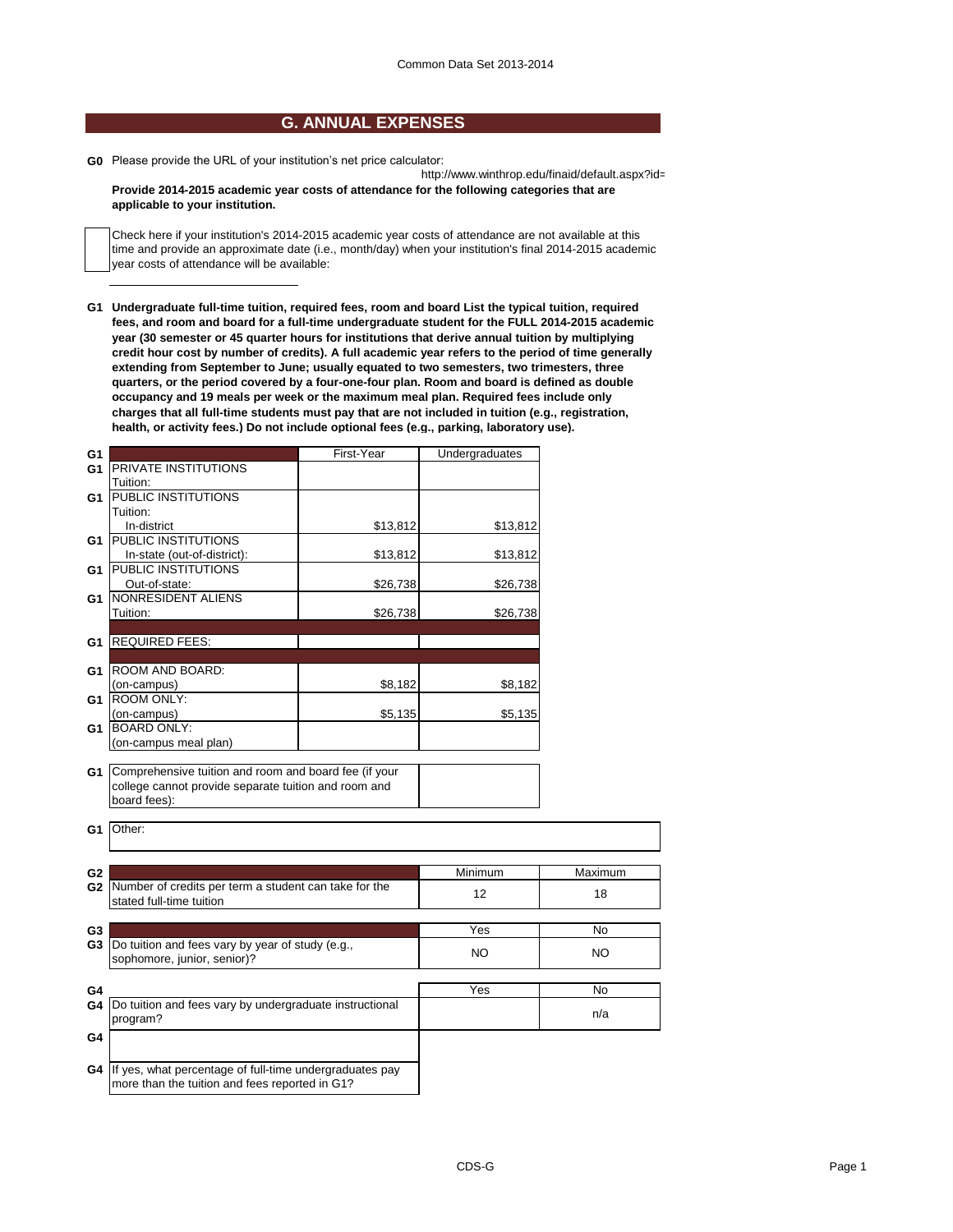**G5** Provide the estimated expenses for a typical full-time undergraduate student:

| G5 |                                 | Residents | Commuters<br>(living at home) | Commuters<br>(not living at home) |
|----|---------------------------------|-----------|-------------------------------|-----------------------------------|
| G5 | Books and supplies              | \$1,000   | \$1,000                       | \$1,000                           |
| G5 | Room only                       |           |                               | \$5,135                           |
| G5 | Board only                      |           |                               |                                   |
| G5 | Room and board total (if your   |           |                               |                                   |
|    | college cannot provide separate |           |                               |                                   |
|    | room and board figures for      |           |                               |                                   |
|    | commuters not living at home):  |           |                               | \$8,182                           |
| G5 | <b>Transportation</b>           | \$1,470   | \$1,470                       | \$2,730                           |
| G5 | Other expenses                  | \$1,470   | \$1,470                       | \$5,120                           |

 $\overline{\phantom{a}}$ 

**G6** Undergraduate per-credit-hour charges (tuition only)

|                | <b>G6 PRIVATE INSTITUTIONS:</b> |            |
|----------------|---------------------------------|------------|
| G6             | PUBLIC INSTITUTIONS             |            |
|                | In-district:                    | \$576.00   |
| G6             | <b>PUBLIC INSTITUTIONS</b>      |            |
|                | In-state (out-of-district):     | \$576.00   |
| G <sub>6</sub> | PUBLIC INSTITUTIONS             |            |
|                | Out-of-state:                   | \$1,115.00 |
| G6             | NONRESIDENT ALIENS:             |            |
|                |                                 | \$1,115.00 |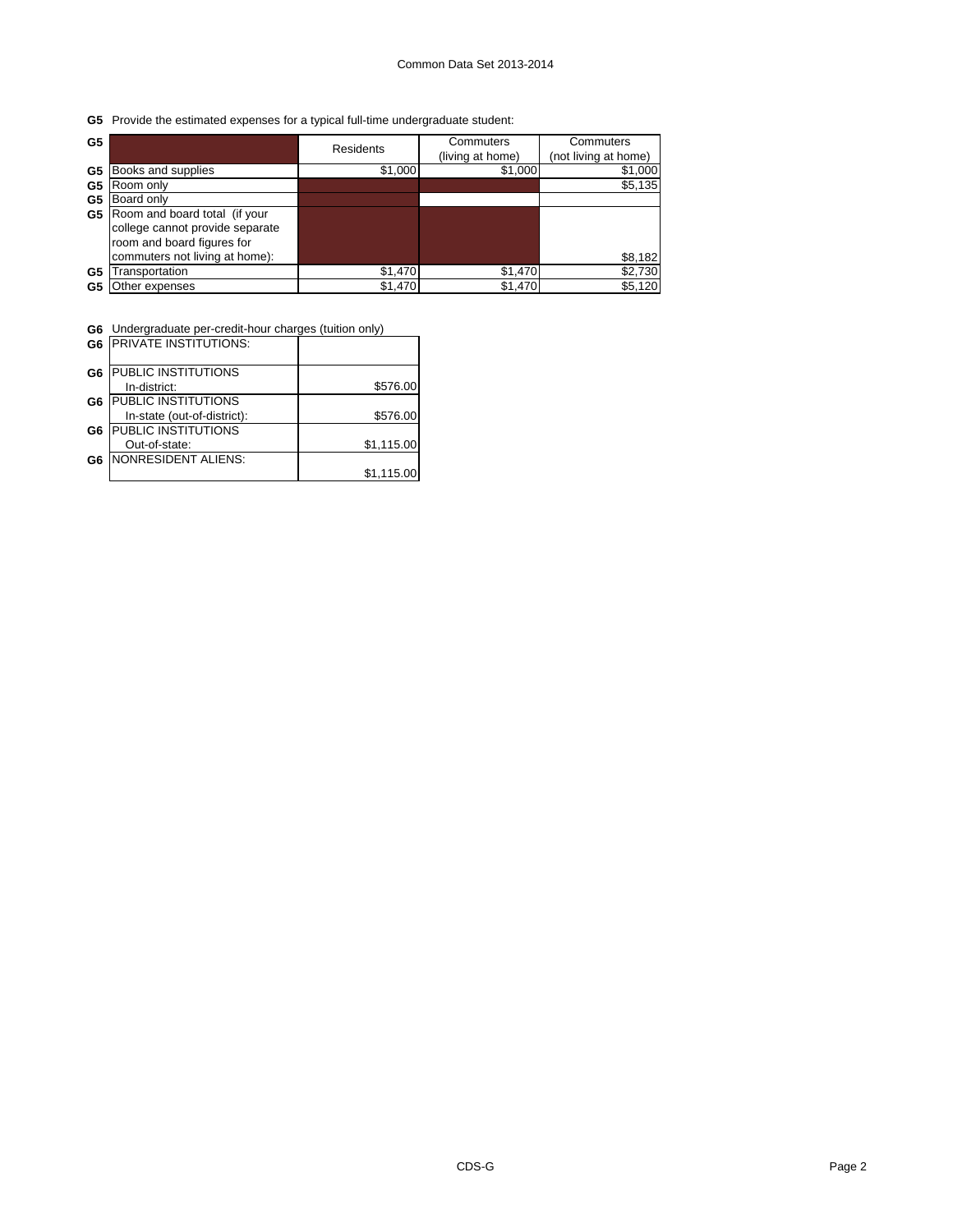|                      | <b>H. FINANCIAL AID</b>                                                                                                                                                                                                                                                                                                                                                                                                                                                                                                                                                                                                                                                                                                                                                                                                                      |                                                                 |                                             |
|----------------------|----------------------------------------------------------------------------------------------------------------------------------------------------------------------------------------------------------------------------------------------------------------------------------------------------------------------------------------------------------------------------------------------------------------------------------------------------------------------------------------------------------------------------------------------------------------------------------------------------------------------------------------------------------------------------------------------------------------------------------------------------------------------------------------------------------------------------------------------|-----------------------------------------------------------------|---------------------------------------------|
|                      |                                                                                                                                                                                                                                                                                                                                                                                                                                                                                                                                                                                                                                                                                                                                                                                                                                              |                                                                 |                                             |
|                      | <b>Aid Awarded to Enrolled Undergraduates</b>                                                                                                                                                                                                                                                                                                                                                                                                                                                                                                                                                                                                                                                                                                                                                                                                |                                                                 |                                             |
|                      | Enter total dollar amounts awarded to enrolled full-time and less than full-time degree-seeking<br>undergraduates (using the same cohort reported in CDS Question B1, "total degree-seeking"<br>undergraduates) in the following categories. (Note: If the data being reported are final figures for the 2012-<br>2013 academic year (see the next item below), use the 2012-2013 academic year's CDS Question B1<br>cohort.) Include aid awarded to international students (i.e., those not qualifying for federal aid). Aid that is<br>non-need-based but that was used to meet need should be reported in the need-based aid columns. (For a<br>suggested order of precedence in assigning categories of aid to cover need, see the entry for "non-need-<br>based scholarship or grant aid" on the last page of the definitions section.) |                                                                 |                                             |
|                      |                                                                                                                                                                                                                                                                                                                                                                                                                                                                                                                                                                                                                                                                                                                                                                                                                                              |                                                                 |                                             |
| H <sub>1</sub>       |                                                                                                                                                                                                                                                                                                                                                                                                                                                                                                                                                                                                                                                                                                                                                                                                                                              | 2013-2014                                                       | 2012-2013                                   |
|                      |                                                                                                                                                                                                                                                                                                                                                                                                                                                                                                                                                                                                                                                                                                                                                                                                                                              | estimated                                                       | final                                       |
| H <sub>1</sub>       | Indicate the academic year for which data are reported for items H1,<br>H2, H2A, and H6 below:                                                                                                                                                                                                                                                                                                                                                                                                                                                                                                                                                                                                                                                                                                                                               |                                                                 | X                                           |
|                      |                                                                                                                                                                                                                                                                                                                                                                                                                                                                                                                                                                                                                                                                                                                                                                                                                                              |                                                                 |                                             |
| H <sub>3</sub>       | Which needs-analysis methodology does your institution use in awarding institutional aid?                                                                                                                                                                                                                                                                                                                                                                                                                                                                                                                                                                                                                                                                                                                                                    |                                                                 |                                             |
| H <sub>3</sub>       | Federal methodology (FM)<br>X                                                                                                                                                                                                                                                                                                                                                                                                                                                                                                                                                                                                                                                                                                                                                                                                                |                                                                 |                                             |
| H <sub>3</sub>       | Institutional methodology (IM)                                                                                                                                                                                                                                                                                                                                                                                                                                                                                                                                                                                                                                                                                                                                                                                                               |                                                                 |                                             |
| H <sub>3</sub>       | Both FM and IM                                                                                                                                                                                                                                                                                                                                                                                                                                                                                                                                                                                                                                                                                                                                                                                                                               |                                                                 |                                             |
|                      |                                                                                                                                                                                                                                                                                                                                                                                                                                                                                                                                                                                                                                                                                                                                                                                                                                              |                                                                 |                                             |
| H <sub>1</sub>       |                                                                                                                                                                                                                                                                                                                                                                                                                                                                                                                                                                                                                                                                                                                                                                                                                                              | <b>Need-based \$</b><br>(Include non-need-<br>based aid used to | Non-need-<br>based \$<br>(Exclude non-need- |
|                      |                                                                                                                                                                                                                                                                                                                                                                                                                                                                                                                                                                                                                                                                                                                                                                                                                                              | meet need.)                                                     | based aid used to<br>meet need.)            |
| H <sub>1</sub>       | <b>Scholarships/Grants</b>                                                                                                                                                                                                                                                                                                                                                                                                                                                                                                                                                                                                                                                                                                                                                                                                                   |                                                                 |                                             |
| H <sub>1</sub>       | Federal                                                                                                                                                                                                                                                                                                                                                                                                                                                                                                                                                                                                                                                                                                                                                                                                                                      | \$9,039,711                                                     | \$92,120                                    |
| H1                   | State (i.e., all states, not only the state in which your institution is<br>located)                                                                                                                                                                                                                                                                                                                                                                                                                                                                                                                                                                                                                                                                                                                                                         | \$8,957,683                                                     | \$3,962,341                                 |
| H <sub>1</sub>       | Institutional: Endowed scholarships, annual gifts and tuition funded<br>grants, awarded by the college, excluding athletic aid and tuition<br>waivers (which are reported below).                                                                                                                                                                                                                                                                                                                                                                                                                                                                                                                                                                                                                                                            | \$4,144,270                                                     | \$3,801,697                                 |
| H <sub>1</sub>       | Scholarships/grants from external sources (e.g., Kiwanis, National<br>Merit) not awarded by the college                                                                                                                                                                                                                                                                                                                                                                                                                                                                                                                                                                                                                                                                                                                                      |                                                                 |                                             |
|                      |                                                                                                                                                                                                                                                                                                                                                                                                                                                                                                                                                                                                                                                                                                                                                                                                                                              | \$906,414<br>\$23,048,078                                       | \$286,757<br>\$8,142,915                    |
| H1<br>H <sub>1</sub> | <b>Total Scholarships/Grants</b>                                                                                                                                                                                                                                                                                                                                                                                                                                                                                                                                                                                                                                                                                                                                                                                                             |                                                                 |                                             |
|                      | <b>Self-Help</b>                                                                                                                                                                                                                                                                                                                                                                                                                                                                                                                                                                                                                                                                                                                                                                                                                             |                                                                 | \$6,617,162                                 |
| H1<br>H <sub>1</sub> | Student loans from all sources (excluding parent loans)<br>Federal Work-Study                                                                                                                                                                                                                                                                                                                                                                                                                                                                                                                                                                                                                                                                                                                                                                | \$23,235,895<br>\$263,769                                       |                                             |
| H <sub>1</sub>       | State and other (e.g., institutional) work-study/employment (Note:                                                                                                                                                                                                                                                                                                                                                                                                                                                                                                                                                                                                                                                                                                                                                                           |                                                                 |                                             |
|                      | Excludes Federal Work-Study captured above.)                                                                                                                                                                                                                                                                                                                                                                                                                                                                                                                                                                                                                                                                                                                                                                                                 |                                                                 |                                             |
| H <sub>1</sub>       | <b>Total Self-Help</b>                                                                                                                                                                                                                                                                                                                                                                                                                                                                                                                                                                                                                                                                                                                                                                                                                       | \$23,499,664                                                    | \$6,617,162                                 |
| H1                   | <b>Other</b>                                                                                                                                                                                                                                                                                                                                                                                                                                                                                                                                                                                                                                                                                                                                                                                                                                 |                                                                 |                                             |
| H1                   | Parent Loans                                                                                                                                                                                                                                                                                                                                                                                                                                                                                                                                                                                                                                                                                                                                                                                                                                 | \$1,747,755                                                     | \$1,898,183                                 |
| H <sub>1</sub>       | <b>Tuition Waivers</b><br>Reporting is optional. Report tuition waivers in this row if you choose to report them. Do<br>not report tuition waivers elsewhere.                                                                                                                                                                                                                                                                                                                                                                                                                                                                                                                                                                                                                                                                                | \$452,091<br>\$633,819                                          | \$269,308<br>$\overline{$}1,280,995$        |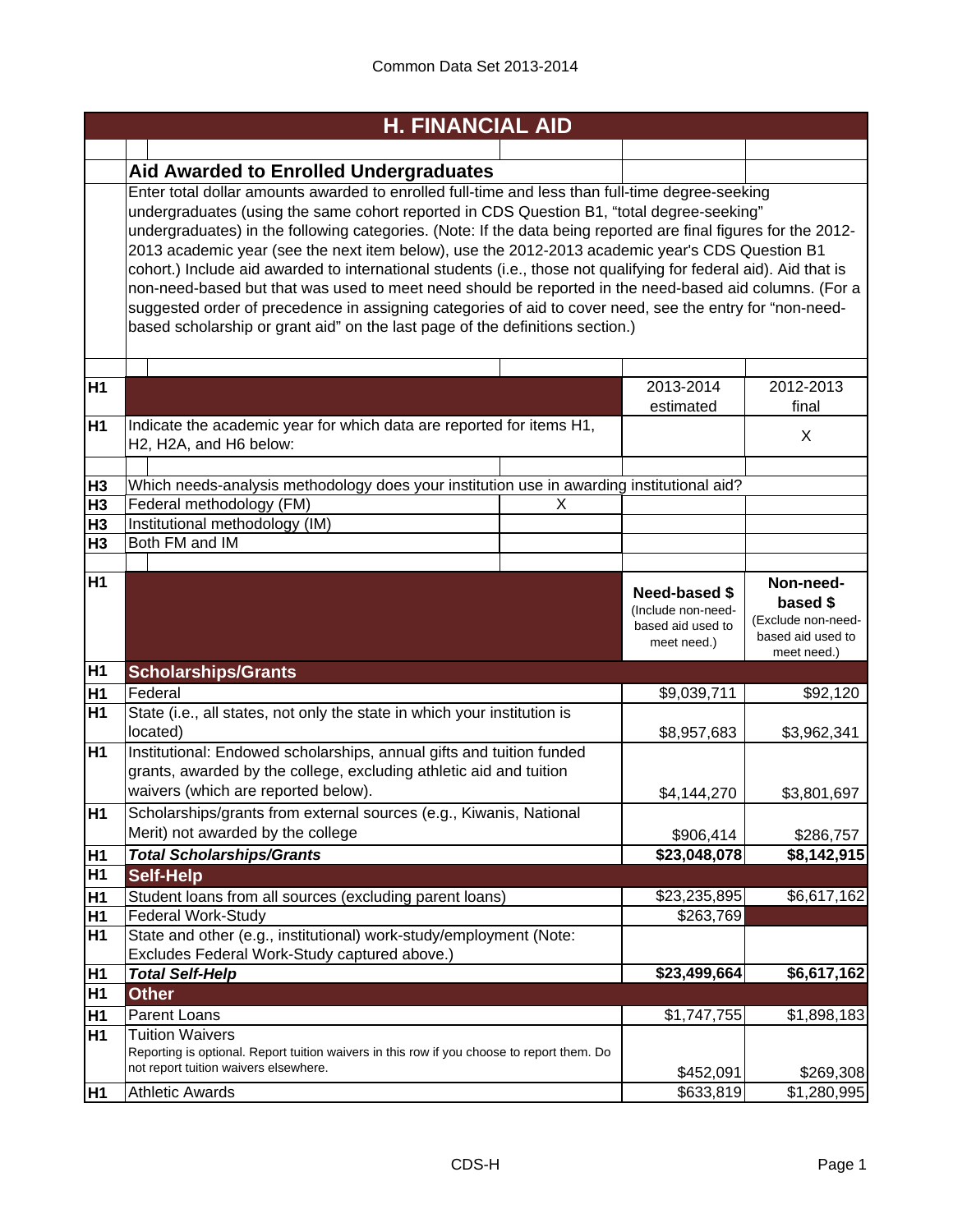| H <sub>2</sub> |     | Number of Enrolled Students Awarded Aid: List the number of degree-seeking full-time and less-than-         |                   |                  |                  |  |
|----------------|-----|-------------------------------------------------------------------------------------------------------------|-------------------|------------------|------------------|--|
|                |     | full-time undergraduates who applied for and were awarded financial aid from any source. Aid that is non-   |                   |                  |                  |  |
|                |     | need-based but that was used to meet need should be counted as need-based aid. Numbers should               |                   |                  |                  |  |
|                |     | reflect the cohort awarded the dollars reported in H1. Note: In the chart below, students may be counted in |                   |                  |                  |  |
|                |     | more than one row, and full-time freshmen should also be counted as full-time undergraduates.               |                   |                  |                  |  |
|                |     |                                                                                                             |                   |                  |                  |  |
| H <sub>2</sub> |     |                                                                                                             | <b>First-time</b> | <b>Full-time</b> | <b>Less Than</b> |  |
|                |     |                                                                                                             | <b>Full-time</b>  | Undergraduate    | <b>Full-time</b> |  |
|                |     |                                                                                                             | <b>Freshmen</b>   | (Incl. Fresh.)   | Undergraduate    |  |
| H <sub>2</sub> |     | a) Number of degree-seeking undergraduate students                                                          |                   |                  |                  |  |
|                |     | (CDS Item B1 if reporting on Fall 2013 cohort)                                                              | 1141              | 4452             | 304              |  |
|                |     |                                                                                                             |                   |                  |                  |  |
| H <sub>2</sub> |     | b) Number of students in line a who applied for need-                                                       | 1060              | 3737             | 221              |  |
|                |     | based financial aid                                                                                         |                   |                  |                  |  |
| H <sub>2</sub> |     | c) Number of students in line <b>b</b> who were determined to                                               | 900               | 3230             | 191              |  |
|                |     | have financial need                                                                                         |                   |                  |                  |  |
| H <sub>2</sub> |     | d) Number of students in line $c$ who were awarded any                                                      | 899               | 3212             | 184              |  |
|                |     | financial aid                                                                                               |                   |                  |                  |  |
| H <sub>2</sub> |     | e) Number of students in line <b>d</b> who were awarded any<br>need-based scholarship or grant aid          | 885               | 2837             | 126              |  |
| H <sub>2</sub> | f)  | Number of students in line d who were awarded any                                                           |                   |                  |                  |  |
|                |     | need-based self-help aid                                                                                    | 688               | 2702             | 166              |  |
| H <sub>2</sub> | g)  | Number of students in line d who were awarded any                                                           |                   |                  |                  |  |
|                |     | non-need-based scholarship or grant aid                                                                     | 140               | 305              | $\overline{c}$   |  |
| H <sub>2</sub> |     | h) Number of students in line d whose need was fully met                                                    |                   |                  |                  |  |
|                |     | (exclude PLUS loans, unsubsidized loans, and private                                                        | 164               | 425              | 6                |  |
|                |     | alternative loans)                                                                                          |                   |                  |                  |  |
| H <sub>2</sub> | i)  | On average, the percentage of need that was met of                                                          |                   |                  |                  |  |
|                |     | students who were awarded any need-based aid.<br>Exclude any aid that was awarded in excess of need as      |                   |                  |                  |  |
|                |     | well as any resources that were awarded to replace                                                          | 67.0%             | 60.0%            | 33.0%            |  |
|                |     | EFC (PLUS loans, unsubsidized loans, and private                                                            |                   |                  |                  |  |
|                |     | alternative loans)                                                                                          |                   |                  |                  |  |
| H <sub>2</sub> | li) | The average financial aid package of those in line d.                                                       |                   |                  |                  |  |
|                |     | Exclude any resources that were awarded to replace                                                          |                   |                  |                  |  |
|                |     | EFC (PLUS loans, unsubsidized loans, and private                                                            | \$<br>13,298      | \$11,532         | \$<br>5,117      |  |
|                |     | <u>alternative loans)</u>                                                                                   |                   |                  |                  |  |
| H <sub>2</sub> | k)  | Average need-based scholarship and grant award of                                                           | \$9,179           | \$7,767          | \$1,715          |  |
|                |     | those in line e                                                                                             |                   |                  |                  |  |
| H <sub>2</sub> |     | Average need-based self-help award (excluding PLUS<br>loans, unsubsidized loans, and private alternative    |                   |                  |                  |  |
|                |     | loans) of those in line f                                                                                   | \$3,577           | \$4,285          | \$3,535          |  |
| H <sub>2</sub> |     | m) Average need-based loan (excluding PLUS loans,                                                           |                   |                  |                  |  |
|                |     | unsubsidized loans, and private alternative loans) of                                                       |                   |                  |                  |  |
|                |     | those in line f who were awarded a need-based loan                                                          | \$3,472           | \$4,187          | \$3,535          |  |
|                |     |                                                                                                             |                   |                  |                  |  |
|                |     |                                                                                                             |                   |                  |                  |  |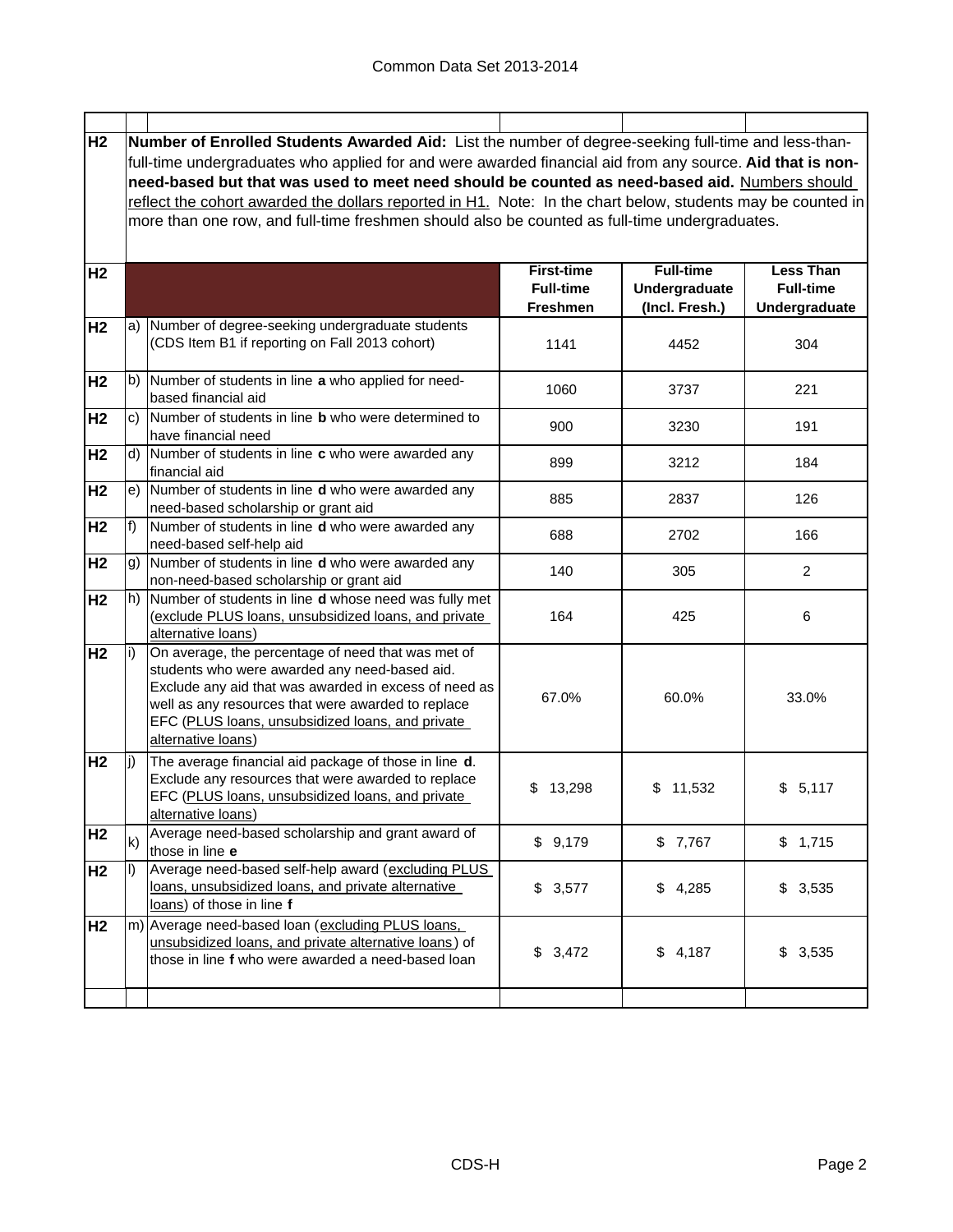**H2A Number of Enrolled Students Awarded Non-need-based Scholarships and Grants**: List the number of degree-seeking full-time and less-than-full-time undergraduates who had no financial need and who were awarded institutional non-need-based scholarship or grant aid. Numbers should reflect the cohort awarded the dollars reported in H1. Note: In the chart below, students may be counted in more than one row, and full-time freshmen should also be counted as full-time undergraduates.

| H <sub>2</sub> A  |                                                                                                                                                                                                                                                                      |                                                                                                                                                                                                                                                                                                                                                                         | <b>First-time</b><br><b>Full-time</b><br><b>Freshmen</b> | <b>Full-time</b><br>Undergrad<br>(Incl. Fresh.) | <b>Less Than</b><br><b>Full-time</b><br>Undergrad |
|-------------------|----------------------------------------------------------------------------------------------------------------------------------------------------------------------------------------------------------------------------------------------------------------------|-------------------------------------------------------------------------------------------------------------------------------------------------------------------------------------------------------------------------------------------------------------------------------------------------------------------------------------------------------------------------|----------------------------------------------------------|-------------------------------------------------|---------------------------------------------------|
| $H2A \n n)$       |                                                                                                                                                                                                                                                                      | Number of students in line a who had no financial need<br>and who were awarded institutional non-need-based<br>scholarship or grant aid (exclude those who were<br>awarded athletic awards and tuition benefits)                                                                                                                                                        | 126                                                      | 481                                             | $\overline{2}$                                    |
| H <sub>2</sub> A  | o)                                                                                                                                                                                                                                                                   | Average dollar amount of institutional non-need-based<br>scholarship and grant aid awarded to students in line n                                                                                                                                                                                                                                                        | \$4,262                                                  | \$3,270                                         | \$625                                             |
| $H2A$ $ p\rangle$ |                                                                                                                                                                                                                                                                      | Number of students in line a who were awarded an<br>institutional non-need-based athletic scholarship or<br>grant                                                                                                                                                                                                                                                       | 30<br>121<br>\$9,761<br>\$9,504                          |                                                 | 3                                                 |
| H2A               | q)                                                                                                                                                                                                                                                                   | Average dollar amount of institutional non-need-based<br>athletic scholarships and grants awarded to students in<br>line <b>p</b>                                                                                                                                                                                                                                       |                                                          |                                                 | \$5,342                                           |
| H <sub>3</sub>    |                                                                                                                                                                                                                                                                      | Incorporated into H1 above.                                                                                                                                                                                                                                                                                                                                             |                                                          |                                                 |                                                   |
|                   |                                                                                                                                                                                                                                                                      | Note: These are the graduates and loan types to include and exclude in order to fill out CDS H4, H4a,<br>H5, and H5a.                                                                                                                                                                                                                                                   |                                                          |                                                 |                                                   |
|                   |                                                                                                                                                                                                                                                                      | Include: * 2013 undergraduate class who<br>graduated between July 1, 2012 and June 30,<br>2013 who started at your institution as first-time<br>students and received a bachelor's degree<br>between July 1, 2012 and June 30, 2013.<br>* only loans made to students who borrowed<br>while enrolled at your institution.<br>* co-signed loans.                         |                                                          |                                                 |                                                   |
|                   |                                                                                                                                                                                                                                                                      | Exclude: * those who transferred in.<br>* money borrowed at other institutions.                                                                                                                                                                                                                                                                                         |                                                          |                                                 |                                                   |
| <b>H4</b>         |                                                                                                                                                                                                                                                                      | Provide the percentage of the class (defined above) who borrowed at any time through<br>any loan programs (institutional, state, Federal Perkins, Federal Stafford Subsidized and<br>Unsubsidized, private loans that were certified by your institution, etc.; exclude parent<br>loans). Include both Federal Direct Student Loans and Federal Family Education Loans. |                                                          |                                                 | 67%                                               |
| H4a               | Provide the percentage of the class (defined above) who borrowed at any time through<br>federal loan programs--Federal Perkins, Federal Stafford Subsidized and Unsubsidized.<br>Include both Federal Direct Student Loans and Federal Family Education Loans. NOTE: | 67%                                                                                                                                                                                                                                                                                                                                                                     |                                                          |                                                 |                                                   |
| H <sub>5</sub>    |                                                                                                                                                                                                                                                                      | exclude all institutional, state, private alternative loans and parent loans.<br>Report the average per-undergraduate-borrower cumulative principal borrowed of those                                                                                                                                                                                                   |                                                          |                                                 |                                                   |
|                   |                                                                                                                                                                                                                                                                      | in line H4.                                                                                                                                                                                                                                                                                                                                                             |                                                          |                                                 | \$31,252                                          |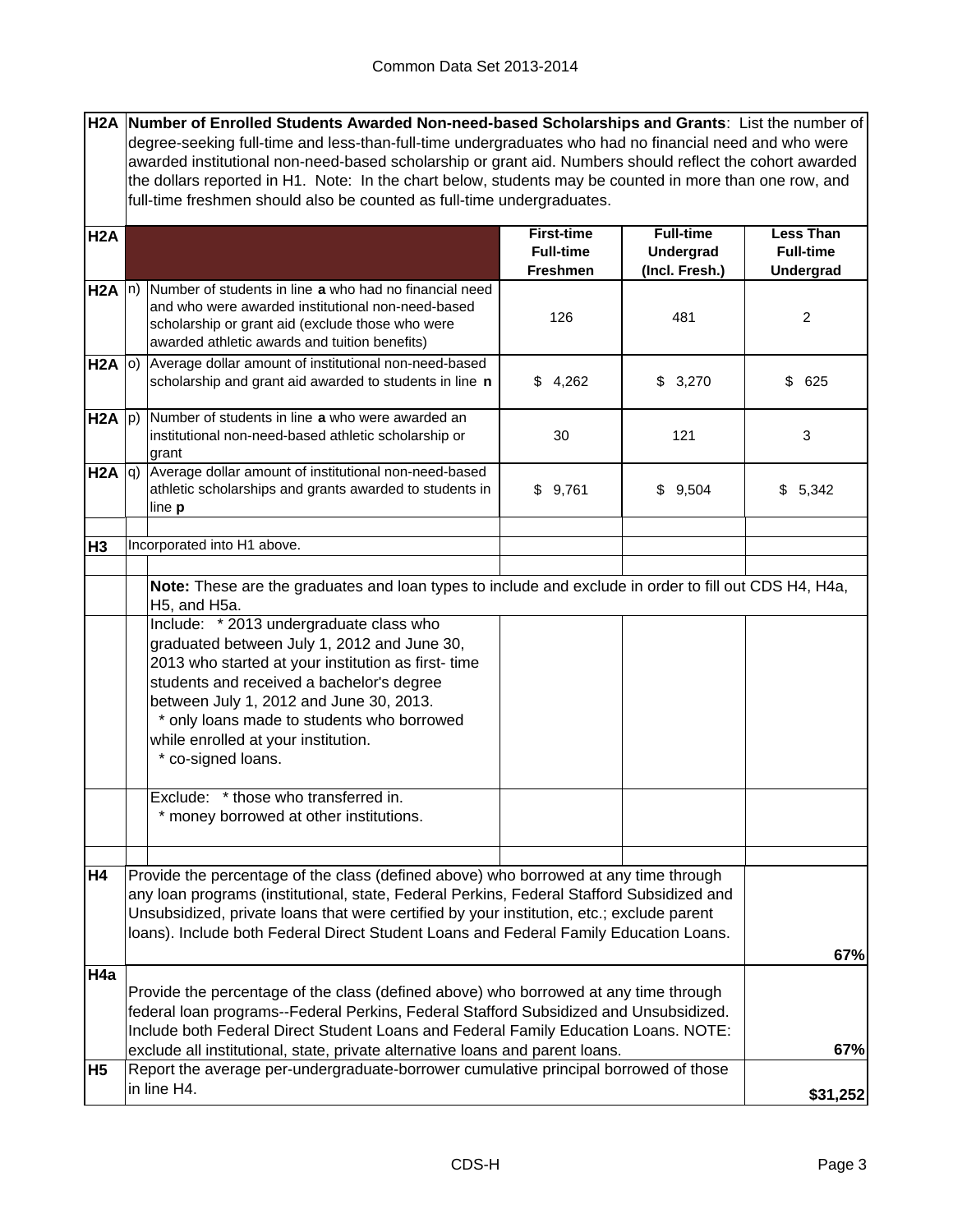|                | H5a Report the average per-undergraduate-borrower cumulative principal borrowed, of those                      |               |             |  |  |  |
|----------------|----------------------------------------------------------------------------------------------------------------|---------------|-------------|--|--|--|
|                | in H4a, through federal loan programs--Federal Perkins, Federal Stafford Subsidized and                        |               |             |  |  |  |
|                | Unsubsidized. Include both Federal Direct Student Loans and Federal Family Education                           |               |             |  |  |  |
|                | Loans. These are listed in line H4a. NOTE: exclude all institutional, state, private                           |               |             |  |  |  |
|                | alternative loans and exclude parent loans.                                                                    |               | \$29,675    |  |  |  |
|                |                                                                                                                |               |             |  |  |  |
|                | Aid to Undergraduate Degree-seeking Nonresident Aliens (Note: Report numbers and                               |               |             |  |  |  |
|                | dollar amounts for the same academic year checked in item H1.)                                                 |               |             |  |  |  |
|                |                                                                                                                |               |             |  |  |  |
| H <sub>6</sub> | Indicate your institution's policy regarding institutional scholarship and grant aid for undergraduate degree- |               |             |  |  |  |
|                | seeking nonresident aliens:                                                                                    |               |             |  |  |  |
|                |                                                                                                                |               |             |  |  |  |
| H <sub>6</sub> | Institutional need-based scholarship or grant aid is available                                                 | X             |             |  |  |  |
| H <sub>6</sub> | Institutional non-need-based scholarship or grant aid is available                                             |               |             |  |  |  |
| H <sub>6</sub> | Institutional scholarship or grant aid is not available                                                        |               |             |  |  |  |
|                |                                                                                                                |               |             |  |  |  |
| H <sub>6</sub> | If institutional financial aid is available for undergraduate degree-seeking nonresident                       |               |             |  |  |  |
|                | aliens, provide the number of undergraduate degree-seeking nonresident aliens who                              |               |             |  |  |  |
|                | were awarded need-based or non-need-based aid:                                                                 |               | 122         |  |  |  |
|                |                                                                                                                |               |             |  |  |  |
| H <sub>6</sub> | Average dollar amount of institutional financial aid awarded to undergraduate degree-                          |               |             |  |  |  |
|                | seeking nonresident aliens:                                                                                    |               | \$13,907    |  |  |  |
|                |                                                                                                                |               |             |  |  |  |
| H <sub>6</sub> | Total dollar amount of institutional financial aid awarded to undergraduate degree-                            |               |             |  |  |  |
|                | seeking nonresident aliens:                                                                                    |               | \$1,682,765 |  |  |  |
|                |                                                                                                                |               |             |  |  |  |
|                |                                                                                                                |               |             |  |  |  |
| H <sub>7</sub> | Check off all financial aid forms nonresident alien first-year financial aid applicants must submit:           |               |             |  |  |  |
| <b>H7</b>      | Institution's own financial aid form                                                                           |               |             |  |  |  |
| <b>H7</b>      | <b>CSS/Financial Aid PROFILE</b>                                                                               |               |             |  |  |  |
| <b>H7</b>      | International Student's Financial Aid Application                                                              |               |             |  |  |  |
| <b>H7</b>      | International Student's Certification of Finances                                                              |               |             |  |  |  |
| <b>H7</b>      | Other (specify):                                                                                               |               |             |  |  |  |
|                |                                                                                                                |               |             |  |  |  |
|                |                                                                                                                |               |             |  |  |  |
|                | <b>Process for First-Year/Freshman Students</b>                                                                |               |             |  |  |  |
|                |                                                                                                                |               |             |  |  |  |
| H <sub>8</sub> | Check off all financial aid forms domestic first-year (freshman) financial aid applicants must submit:         |               |             |  |  |  |
| H <sub>8</sub> | <b>FAFSA</b>                                                                                                   | X             |             |  |  |  |
| H <sub>8</sub> | Institution's own financial aid form                                                                           |               |             |  |  |  |
| H <sub>8</sub> | <b>CSS/Financial Aid PROFILE</b>                                                                               |               |             |  |  |  |
| H <sub>8</sub> | State aid form                                                                                                 |               |             |  |  |  |
| H <sub>8</sub> | <b>Noncustodial PROFILE</b>                                                                                    |               |             |  |  |  |
| H <sub>8</sub> | <b>Business/Farm Supplement</b>                                                                                |               |             |  |  |  |
| H <sub>8</sub> | Other (specify):                                                                                               |               |             |  |  |  |
|                |                                                                                                                |               |             |  |  |  |
|                |                                                                                                                |               |             |  |  |  |
| H <sub>9</sub> | Indicate filing dates for first-year (freshman) students:                                                      |               |             |  |  |  |
| H <sub>9</sub> | Priority date for filing required financial aid forms:                                                         | March 1st     |             |  |  |  |
| H <sub>9</sub> | Deadline for filing required financial aid forms:                                                              |               |             |  |  |  |
| H <sub>9</sub> | No deadline for filing required forms (applications processed on a                                             |               |             |  |  |  |
|                | rolling basis):                                                                                                | Rolling basis |             |  |  |  |
|                |                                                                                                                |               |             |  |  |  |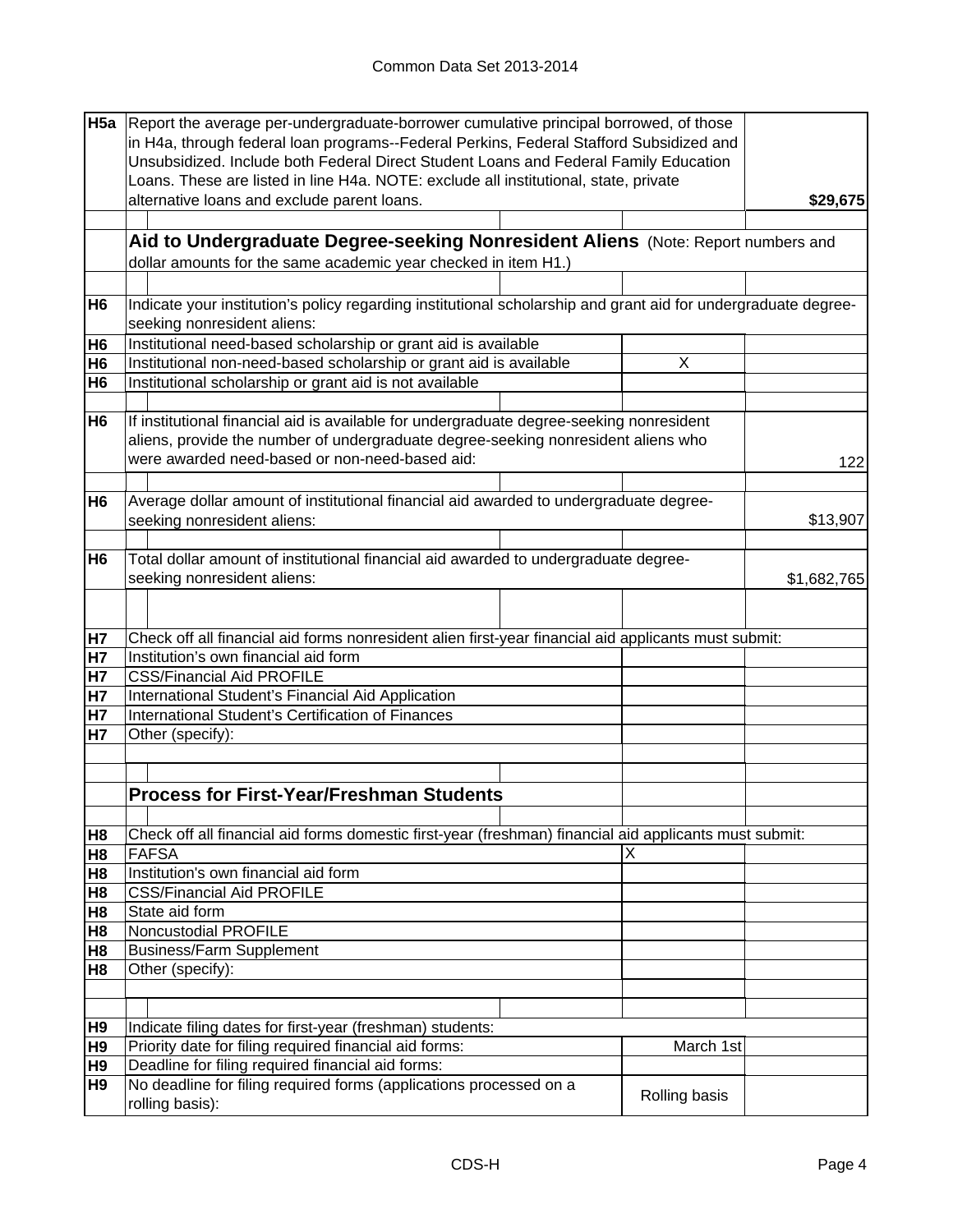| H <sub>10</sub> | Indicate notification dates for first-year (freshman) students (answer a or b):    |                |            |  |  |  |
|-----------------|------------------------------------------------------------------------------------|----------------|------------|--|--|--|
| H <sub>10</sub> | a) Students notified on or about (date):                                           |                |            |  |  |  |
| H <sub>10</sub> |                                                                                    | Yes            | No         |  |  |  |
|                 | H10  b) Students notified on a rolling basis:                                      | $\mathsf{X}$   |            |  |  |  |
| H <sub>10</sub> | If yes, starting date:                                                             | 3/26           |            |  |  |  |
|                 |                                                                                    |                |            |  |  |  |
| H <sub>11</sub> | Indicate reply dates:                                                              |                |            |  |  |  |
| H11             | Students must reply by (date):                                                     |                |            |  |  |  |
| H <sub>11</sub> | or within 2 weeks of notification.                                                 |                |            |  |  |  |
|                 |                                                                                    |                |            |  |  |  |
|                 | <b>Types of Aid Available</b>                                                      |                |            |  |  |  |
|                 | Please check off all types of aid available to undergraduates at your institution: |                |            |  |  |  |
|                 | H <sub>12</sub> Loans                                                              |                |            |  |  |  |
|                 | H12   FEDERAL DIRECT STUDENT LOAN PROGRAM (DIRECT LOAN)                            |                |            |  |  |  |
|                 | H12   Direct Subsidized Stafford Loans                                             |                |            |  |  |  |
|                 | H12   Direct Unsubsidized Stafford Loans                                           |                |            |  |  |  |
|                 | <b>H12</b> Direct PLUS Loans                                                       |                |            |  |  |  |
|                 |                                                                                    |                |            |  |  |  |
|                 | <b>H12</b>   Federal Perkins Loans                                                 |                |            |  |  |  |
|                 | H12 Federal Nursing Loans                                                          |                |            |  |  |  |
|                 | H12 State Loans                                                                    |                |            |  |  |  |
|                 | H12 College/university loans from institutional funds                              |                |            |  |  |  |
| H12             | Other (specify):                                                                   |                |            |  |  |  |
|                 |                                                                                    |                |            |  |  |  |
|                 |                                                                                    |                |            |  |  |  |
|                 | H13 Scholarships and Grants                                                        |                |            |  |  |  |
|                 | H13   NEED-BASED:                                                                  |                |            |  |  |  |
|                 | H13 Federal Pell                                                                   |                |            |  |  |  |
|                 | H <sub>13</sub> SEOG                                                               |                |            |  |  |  |
|                 | H13 State scholarships/grants                                                      |                |            |  |  |  |
|                 | H13 Private scholarships                                                           |                |            |  |  |  |
|                 | H13 College/university scholarship or grant aid from institutional funds           |                |            |  |  |  |
|                 | H13 United Negro College Fund                                                      |                |            |  |  |  |
|                 | H13 Federal Nursing Scholarship                                                    |                |            |  |  |  |
|                 | H13 Other (specify):                                                               |                |            |  |  |  |
|                 |                                                                                    |                |            |  |  |  |
|                 |                                                                                    |                |            |  |  |  |
| H <sub>14</sub> | Check off criteria used in awarding institutional aid. Check all that apply.       |                |            |  |  |  |
| H14             | H14 Academics                                                                      | Non-Need Based | Need-Based |  |  |  |
| H14             | Alumni affiliation                                                                 |                |            |  |  |  |
| $H14$ Art       |                                                                                    |                |            |  |  |  |
|                 | H <sub>14</sub> Athletics                                                          |                |            |  |  |  |
|                 | H <sub>14</sub> Job skills                                                         |                |            |  |  |  |
|                 | $H14$ ROTC                                                                         |                |            |  |  |  |
|                 | H14 Leadership                                                                     |                |            |  |  |  |
|                 | H14 Minority status                                                                |                |            |  |  |  |
|                 | H14 Music/drama                                                                    |                |            |  |  |  |
|                 | H14 Religious affiliation                                                          |                |            |  |  |  |
|                 | H14 State/district residency                                                       |                |            |  |  |  |
|                 |                                                                                    |                |            |  |  |  |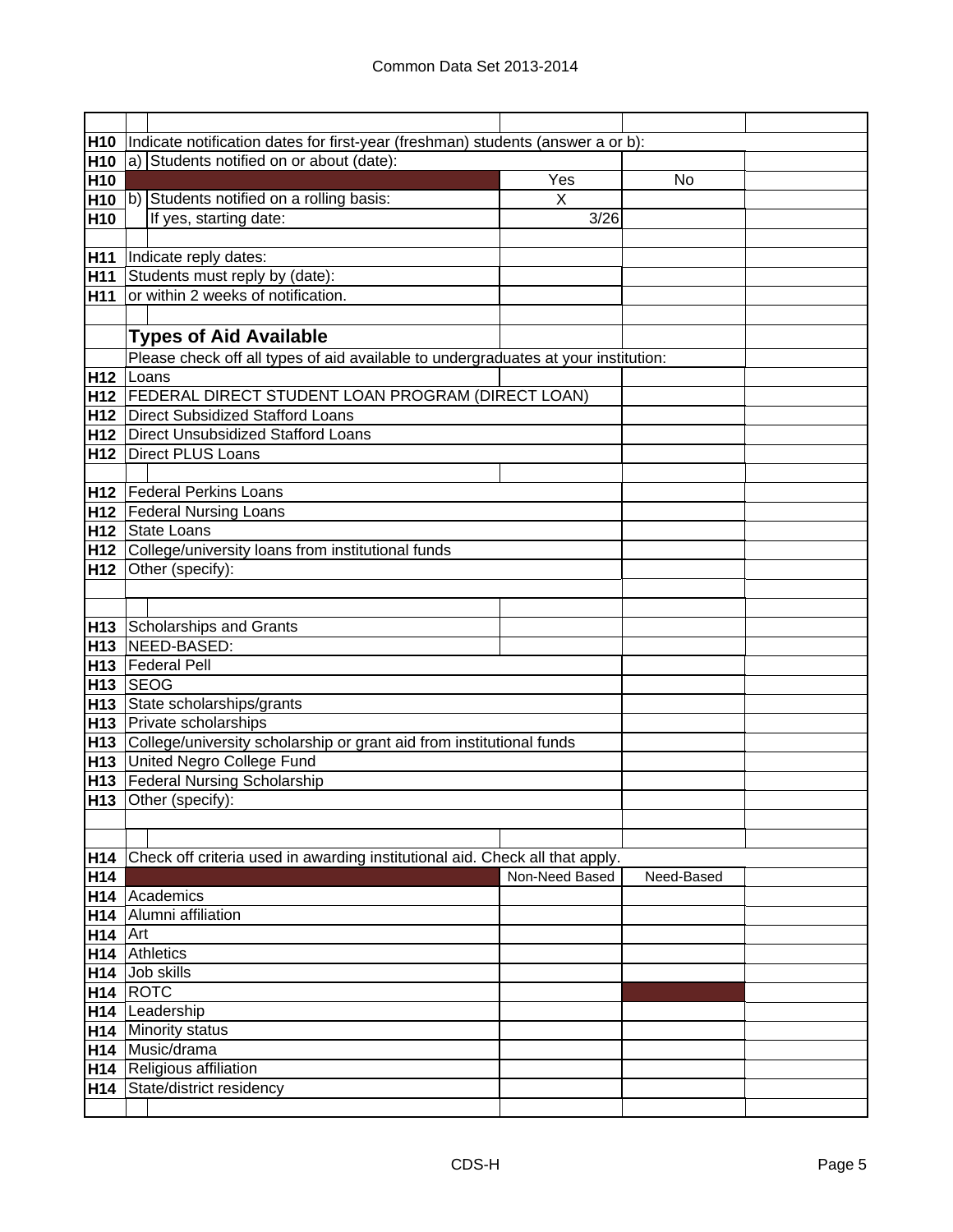| <b>H15</b> |                                                                                                                                                                                                                                                                                                       |  |
|------------|-------------------------------------------------------------------------------------------------------------------------------------------------------------------------------------------------------------------------------------------------------------------------------------------------------|--|
|            | If your institution has recently implemented any major financial aid policy, program, or initiative<br>to make your institution more affordable to incoming students such as replacing loans with grants,<br>or waiving costs for families below a certain income level please provide details below: |  |
|            |                                                                                                                                                                                                                                                                                                       |  |
|            |                                                                                                                                                                                                                                                                                                       |  |
|            |                                                                                                                                                                                                                                                                                                       |  |
|            |                                                                                                                                                                                                                                                                                                       |  |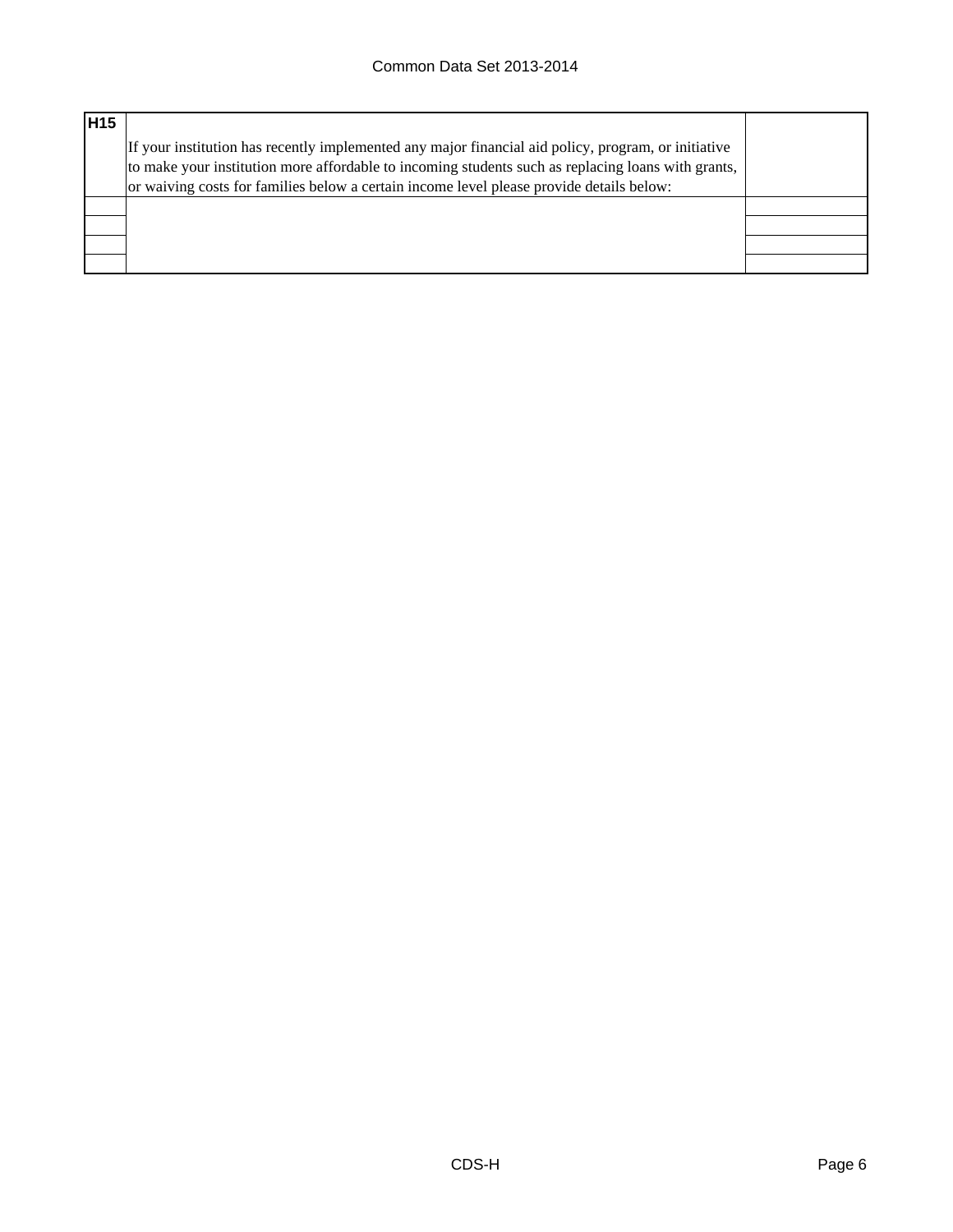### **I. INSTRUCTIONAL FACULTY AND CLASS SIZE**

### **Please report the number of instructional faculty members in each category for Fall 2013. Include faculty who are on your institution's payroll on the census date your institution uses for**

#### **I1 IPEDS/AAUP.**

The following definition of full-time instructional faculty is used by the American Association of University Professors (AAUP) in its annual Faculty Compensation Survey (the part time definitions are not used by AAUP). Instructional Faculty is defined as those members of the instructional-research staff whose major regular assignment is instruction, including those with released time for research. Use the chart below to determine inclusions and exclusions:

|                                                                                                                                                                                                                                          | Full-time | Part-time                                                                       |
|------------------------------------------------------------------------------------------------------------------------------------------------------------------------------------------------------------------------------------------|-----------|---------------------------------------------------------------------------------|
| (a) instructional faculty in preclinical and clinical medicine, faculty who are not paid (e.g.,<br>those who donate their services or are in the military), or research-only faculty, post-<br>doctoral fellows, or pre-doctoral fellows | Exclude   | Include only if<br>they teach one<br>or more non-<br>clinical credit<br>courses |
| (b) administrative officers with titles such as dean of students, librarian, registrar, coach,<br>and the like, even though they may devote part of their time to classroom instruction and<br>may have faculty status                   | Exclude   | Include if they<br>teach one or<br>more non-<br>clinical credit<br>courses      |
| (c) other administrators/staff who teach one or more non-clinical credit courses even<br>though they do not have faculty status                                                                                                          | Exclude   | Include                                                                         |
| (d) undergraduate or graduate students who assist in the instruction of courses, but<br>have titles such as teaching assistant, teaching fellow, and the like                                                                            | Exclude   | Exclude                                                                         |
| (e) faculty on sabbatical or leave with pay                                                                                                                                                                                              | Include   | Exclude                                                                         |
| (f) faculty on leave without pay                                                                                                                                                                                                         | Exclude   | Exclude                                                                         |
| (g) replacement faculty for faculty on sabbatical leave or leave with pay                                                                                                                                                                | Exclude   | Include                                                                         |

*Full-time instructional faculty:* faculty employed on a full-time basis for instruction (including those with released time for research)

*Part-time instructional faculty:* Adjuncts and other instructors being paid solely for part-time classroom instruction. Also includes full-time faculty teaching less than two semesters, three quarters, two trimesters, or two four-month sessions. Employees who are not considered full-time instructional faculty but who teach one or more non-clinical credit courses may be counted as part-time faculty.

*Minority faculty: includes faculty who designate themselves as Black, non-Hispanic; American Indian or Alaska Native; Asian, Native Hawaiian or other Pacific Islander, or Hispanic.* 

*Doctorate: includes such degrees as Doctor of Philosophy, Doctor of Education, Doctor of Juridical Science, and Doctor of Public Health in any field such as arts, sciences, education, engineering, business, and public administration. Also includes terminal degrees formerly designated as "first professional," including dentistry (DDS or DMD), medicine (MD), optometry (OD), osteopathic medicine (DO), pharmacy (DPharm or BPharm), podiatric medicine (DPM), veterinary medicine (DVM), chiropractic (DC or DCM), or law (JD).*

*Terminal degree:* the highest degree in a field: example, M. Arch (architecture) and MFA (master of fine arts).

| $\mathsf{I}$ |   |                                                         | Full-Time       | Part-Time        | Total         |
|--------------|---|---------------------------------------------------------|-----------------|------------------|---------------|
| $\mathsf{I}$ | a | Total number of instructional faculty                   | 288             | 286              | 574           |
| $\mathsf{I}$ |   | Total number who are members of minority groups         | 36 <sub>1</sub> | <b>29</b>        | 65            |
| $\mathsf{I}$ |   | Total number who are women                              | 151             | 186              | 337           |
| 11           |   | Total number who are men                                | 137             | 100 <sup>1</sup> | 237           |
| $\mathsf{I}$ | е | Total number who are nonresident aliens (international) |                 |                  | $\mathcal{D}$ |
|              |   | Total number with doctorate, or other terminal degree   |                 |                  |               |
| $\mathsf{I}$ |   |                                                         | 247             | 84               | 331           |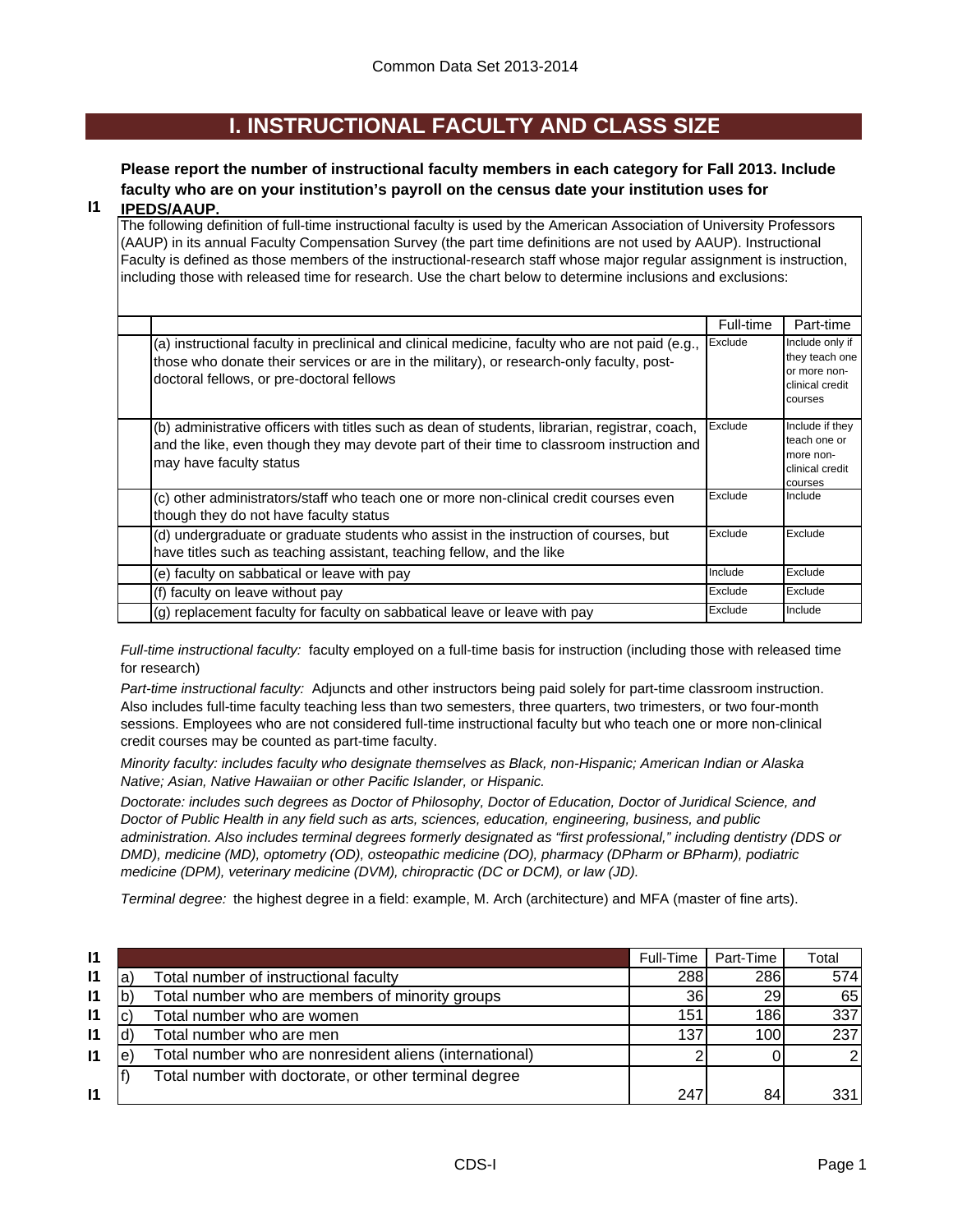|              | lg) | Total number whose highest degree is a master's but not a terminal |    |      |     |
|--------------|-----|--------------------------------------------------------------------|----|------|-----|
| $\mathbf{I}$ |     | master's                                                           | 38 | 166I | 204 |
| $\mathsf{I}$ |     | Total number whose highest degree is a bachelor's                  |    | 31   | 33  |
|              |     | Total number whose highest degree is unknown or other (Note:       |    |      |     |
| $\mathbf{I}$ |     | Items f, g, h, and i must sum up to item a.)                       |    | 5    | 61  |
|              |     | Total number in stand-alone graduate/ professional programs in     |    |      |     |
| $\mathbf{I}$ |     | which faculty teach virtually only graduate-level students         |    |      | 81  |

#### **I2 Student to Faculty Ratio**

Report the Fall 2013 ratio of full-time equivalent students (full-time plus 1/3 part time) to full-time equivalent instructional faculty (full time plus 1/3 part time). In the ratio calculations, exclude both faculty and students in stand-alone graduate or professional programs such as medicine, law, veterinary, dentistry, social work, business, or public health in which faculty teach virtually only graduate-level students. Do not count undergraduate or graduate student teaching assistants as faculty.

| 12 | <b>Fall 2013 Student to Faculty ratio</b> | 14.0 Ito | (based on | 5,329 students |
|----|-------------------------------------------|----------|-----------|----------------|
|    |                                           |          | and       | 383 faculty).  |

#### **I3 Undergraduate Class Size**

**I3**

In the table below, please use the following definitions to report information about the size of classes and class sections offered in the Fall 2013 term.

*Class Sections:* A class section is an organized course offered for credit, identified by discipline and number, meeting at a stated time or times in a classroom or similar setting, and not a subsection such as a laboratory or discussion session. Undergraduate class sections are defined as any sections in which at least one degree-seeking undergraduate student is enrolled for credit. Exclude distance learning classes and noncredit classes and individual instruction such as dissertation or thesis research, music instruction, or one-to-one readings. Exclude students in independent study, co-operative programs, internships, foreign language taped tutor sessions, practicums, and all students in one-on-one classes. Each class section should be counted only once and should not be duplicated because of course catalog cross-listings.

*Class Subsections:* A class subsection includes any subsection of a course, such as laboratory, recitation, and discussion subsections that are supplementary in nature and are scheduled to meet separately from the lecture portion of the course. Undergraduate subsections are defined as any subsections of courses in which degree-seeking undergraduate students enrolled for credit. As above, exclude noncredit classes and individual instruction such as dissertation or thesis research, music instruction, or one-to-one readings. Each class subsection should be counted only once and should not be duplicated because of cross-listings.

Using the above definitions, please report for each of the following class-size intervals the number of class sections and class subsections offered in Fall 2013. For example, a lecture class with 800 students who met at another time in 40 separate labs with 20 students should be counted once in the "100+" column in the class section column and 40 times under the "20-29" column of the class subsections table.

| $\mathsf{I}3$  | Undergraduate Class Size (provide numbers) |         |           |           |           |       |       |        |              |
|----------------|--------------------------------------------|---------|-----------|-----------|-----------|-------|-------|--------|--------------|
| 13             | <b>CLASS</b>                               | $2 - 9$ | $10 - 19$ | $20 - 29$ | $30 - 39$ | 40-49 | 50-99 | $100+$ | Total        |
| $\mathsf{I}3$  | <b>SECTIONS</b>                            | 121     | 422       | 334       | 140       | 58    | 25    |        | 1100         |
|                |                                            |         |           |           |           |       |       |        |              |
| $\overline{3}$ | <b>CLASS SUB-</b>                          | $2 - 9$ | $10 - 19$ | $20 - 29$ | $30 - 39$ | 40-49 | 50-99 | $100+$ | <b>Total</b> |
| 13             | <b>SECTIONS</b>                            | 11      | 52        | 67        | ⌒         |       |       |        | 132          |

#### **Number of Class Sections with Undergraduates Enrolled**